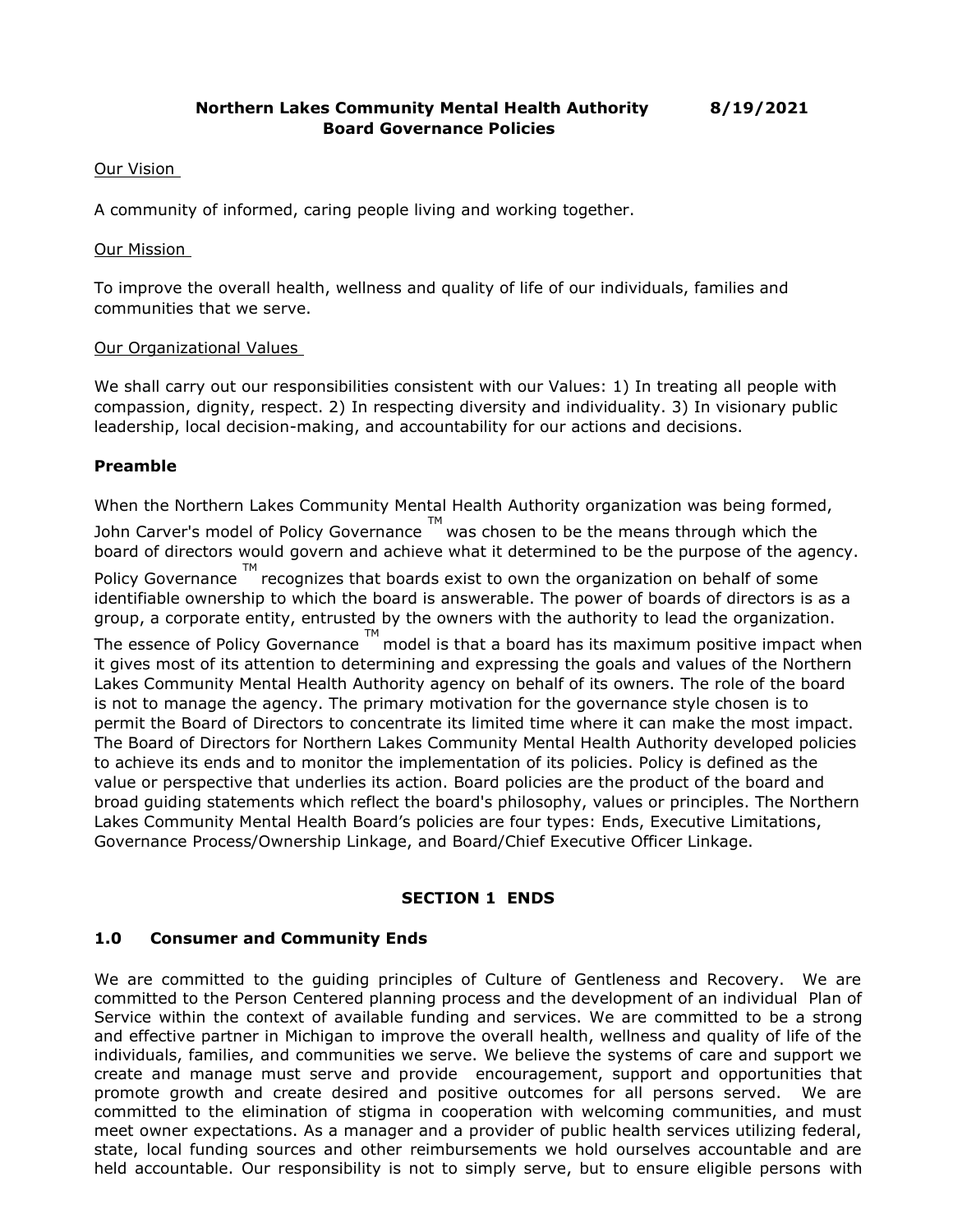severe mental illnesses (including those with co-occurring conditions), children with serious emotional disturbances, persons with intellectual/developmental disabilities and persons with substance use disorders have satisfying, hopeful, and contributing lives that are consistent with their hopes and dreams.

We believe active consumer involvement is critical to Ends accomplishment and in ensuring consumers served achieve the following Ends consistent with individual choice and selfdetermination.

### Consumer Ends:

- 1.0.1 Meaningful and satisfying community experiences, work (income generation) and/or volunteering, and/or success in an educational or vocational setting
- 1.0.2 Meaningful relationships within an ever expanding circle of support.
- 1.0.3 Children and families have rewarding family relationships
- 1.0.4 A safe living environment of their choice and with whom they want (adults) as identified through the Person Centered Planning process and reflected in the Individual Plan of Service within available resources and services.
- 1.0.5 Community membership, inclusion and participation
- 1.0.6 A reduction in psychiatric symptoms (as applicable)
- 1.0.7 An enhanced overall quality of life
- 1.0.8 Sobriety (as applicable)
- 1.0.9 Integration of behavioral health and physical health services

There are multiple community stakeholders that impact and/or are impacted by what we do and we place a high priority on working cooperatively with them toward the accomplishment of our Vision, Mission, and Ends. Key stakeholders include, but are not limited to, consumers, consumer parents, families, and/or guardians; health care providers; schools; law enforcement; the spiritual community; and local, state, and federal elected officials. To promote Ends accomplishment we need skilled providers and constructive relationships with organizations who provide funds including the MDHHS, managed care organizations, health insurance providers, etc.

#### Community Ends:

We are committed to the following Community Ends.

1.0.10 Our respective communities and key stakeholders accept and treat consumers with the same respect and dignity that should be afforded to ay member of the community.

1.0.11 Community Stakeholders are given opportunities to know and demonstrate support of the Northern Lakes Community Mental Health Authority Ends.

Accomplishment of these Ends will be promoted by having services grounded on accessible and culturally competent services, evidenced-based practices, consumer choice, a commitment to recovery and reintegration, resilience, empowerment, and independence. A cornerstone is our commitment to excellence in person/family centered planning and services. We will utilize the most objective data available and a variety of methods to measure the degree of achievement of our Ends and will do so consistent with the MDHHS Quality Improvement Performance Indicators (measures) and satisfaction surveys, third party perspectives regarding our performance, and other locally adopted measures.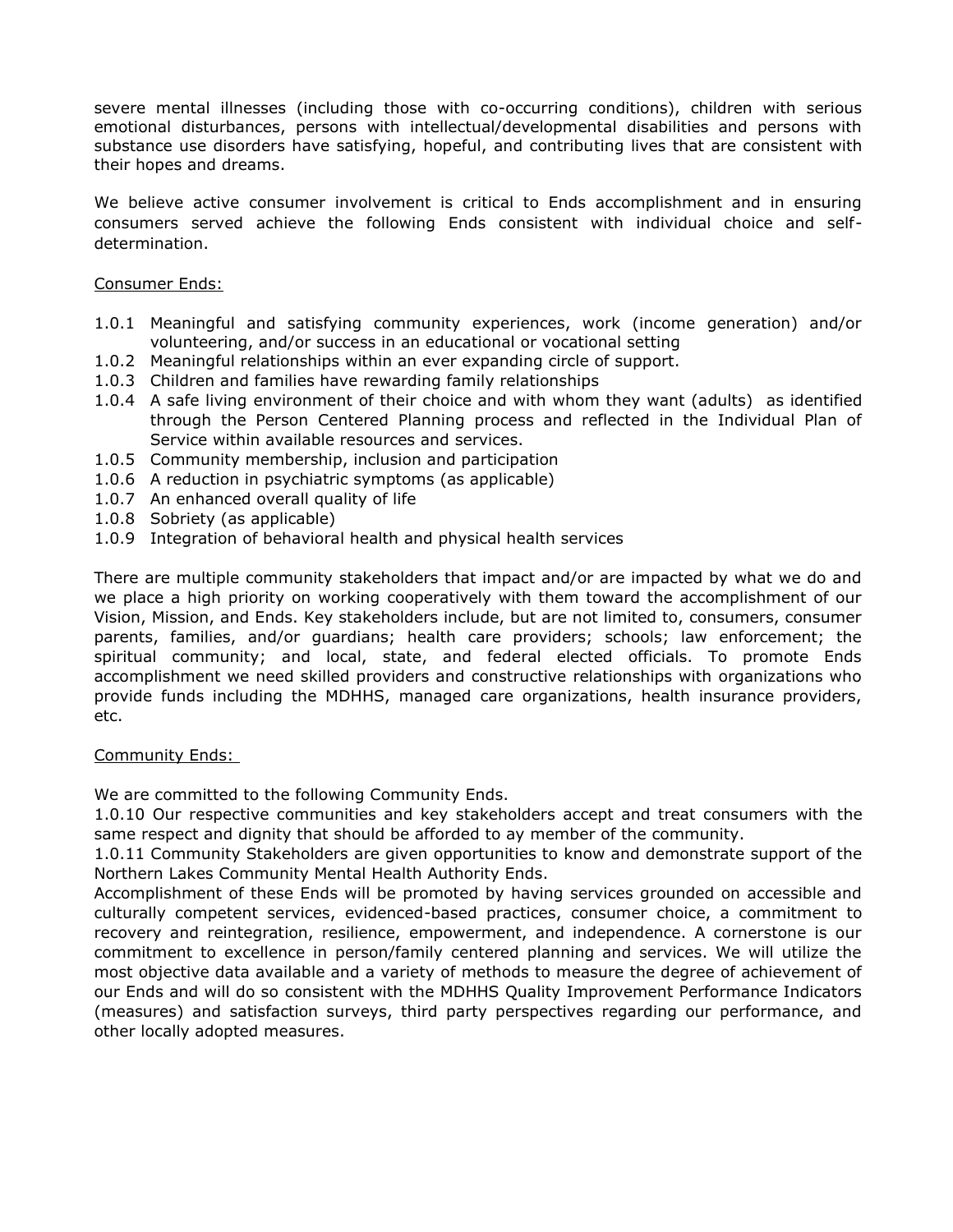## **SECTION 2 EXECUTIVE LIMITATIONS**

#### **2.0 Global Executive Limitations**

The Chief Executive Officer shall not cause or allow any practice, activity, decision, or organizational circumstance which is either unlawful, imprudent or in violation of commonly accepted business and professional ethics.

### **2.1 Consumer Services**

The CEO shall not knowingly permit the delivery of services in a manner that violates the dignity, privacy, legal rights or safety of consumers.

In managing the services provided by the Authority, the CEO shall not:

- 2.1.1 Knowingly permit the solicitation of personal information from consumers for which there is no legal or clinical necessity;
- 2.1.2 Knowingly fail to comply with laws and regulations designed to safeguard the privacy and security of confidential information;
- 2.1.3 Knowingly permit professional services to be rendered without appropriate informed consent;
- 2.1.4 Knowingly fail to implement a fair system in which the grievances of consumers may be heard and resolved.
- 2.1.5 When licensed as a substance use disorder provider fail to be in compliance with the Administrative Rules for Substance Abuse Services Programs in Michigan.

#### **2.2 Treatment of Employed Workforce Members**

- 2.2.1 The CEO shall refrain from activity detrimental to the values of integrity, dignity, respect, diversity of opinion and tolerance of non-disruptive dissent in the workplace.
- 2.2.2 The CEO shall not fail to manage the human resources of the Authority according to written personnel policies that are commensurate in scope, detail and clarity with the size and diverse functions of the Authority's employed Workforce.
- 2.2.3 The CEO shall not fail to promulgate reasonable policies for the timely resolution of human resource issues raised by employed members of the Workforce, provided, however, that except as otherwise specifically permitted under a collective bargaining agreement, the CEO shall not enter into any agreement or approve any policy permitting an employed member of the Workforce to pursue a work-related grievance before the Board.
- 2.2.4 With respect to the compensation of employed members of the Workforce, the CEO shall not jeopardize the fiscal integrity of the Authority or knowingly commit any violation of employment laws or regulations.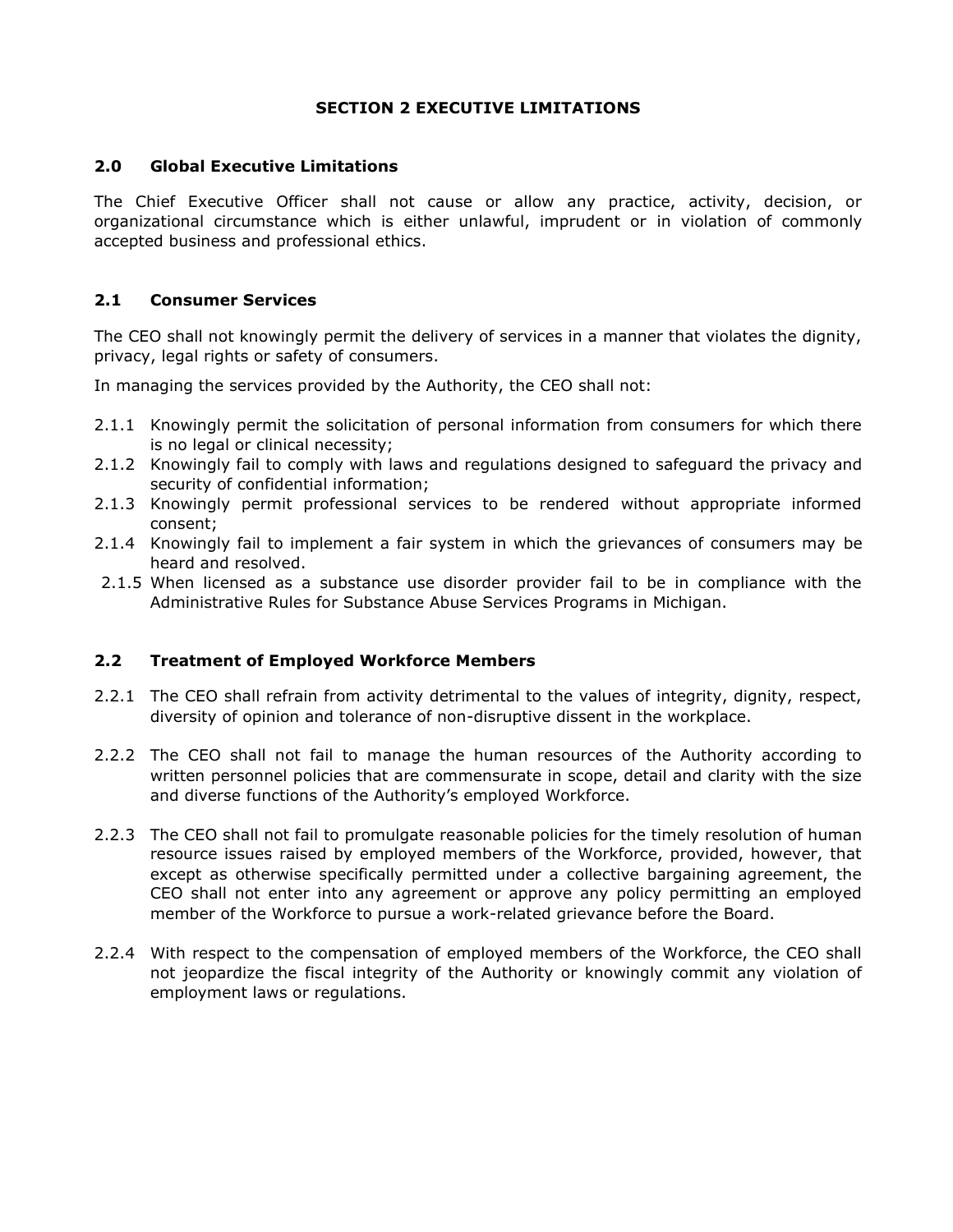# **2.3 Compensation of the Employed Workforce**

The CEO shall not:

- 2.3.1 Directly or by implication, promise any member or prospective member of the Workforce any direct or indirect compensation that is not reduced to writing and signed by the CEO or included in a collective bargaining agreement.
- 2.3.2 Offer to any current or prospective employee any status other than employment at will or modified at will according to the Discipline Review Policy (DRP) unless the employee in question is or on hiring will be covered by a collective bargaining agreement.
- 2.3.3 Offer or promise any member or prospective member of the Workforce compensation exceeding the fair market value of the services or that would constitute an illegal inducement under federal and state laws and regulations.
- 2.3.4 Financially obligate the Authority under any contract of employment or collective bargaining agreement over a longer period of time than is justified by the exercise of sound business judgment.
- 2.3.5 Without the prior express approval of the Board of Directors, permit the creation of any unfunded pension liability or modify or alter a pension plan in a manner that excludes a full-time employed member of the workforce from participation in a pension plan.
- 2.3.6 Modify his or her own wages without the approval of the Board.

## **2.4 Financial Management**

The CEO shall not by omission or commission render the Authority insolvent or permit the expenditure of funds except in accordance with and in furtherance of the Board Governance Policies. Authority finances shall be managed in accordance with applicable laws, regulations, contract obligations and sound financial practices. Budgets prepared under the direction of the CEO shall be predicated upon an annual assessment of need and shall be consistent with a multiyear strategic plan approved by the Board. In managing the financial affairs of the Board, the CEO shall honor priorities formally adopted by the Board:

- 2.4.1 Clinical and administrative services;
- 2.4.2 Internal service fund; and
- 2.4.3 Existing unfunded liabilities.

With respect to the preparation of budgets the CEO shall not:

- 2.4.4 Fail to include a projection of revenues and expenses based on the most current and accurate data available;
- 2.4.5 Fail to identify and distinguish capital and operating expenditures;
- 2.4.6 Fail to project or account for cash flow; or
- 2.4.7 Fail to disclose assumptions upon which the budget is predicated.

With respect to the operations of the Authority, the CEO shall not:

- 2.4.8 Receive, process or disburse funds except in accordance with standards and controls satisfactory to the Authority's outside auditor and comply with generally accepted governmental accounting principles;
- 2.4.9 Take any action or fail to advise the Board of any event or projected event that the CEO, in the exercise of sound business judgment, believes will result in liabilities exceeding assets or the need to use internal service fund resources;
- 2.4.10 Provide less for Board prerogatives during the year than is set forth in the Costs of Governance Policy;
- 2.4.11 Conduct inter-fund shifting;
- 2.4.12 Absent good cause communicated to the Board, fail to settle payroll and other financial obligations of the Board when due;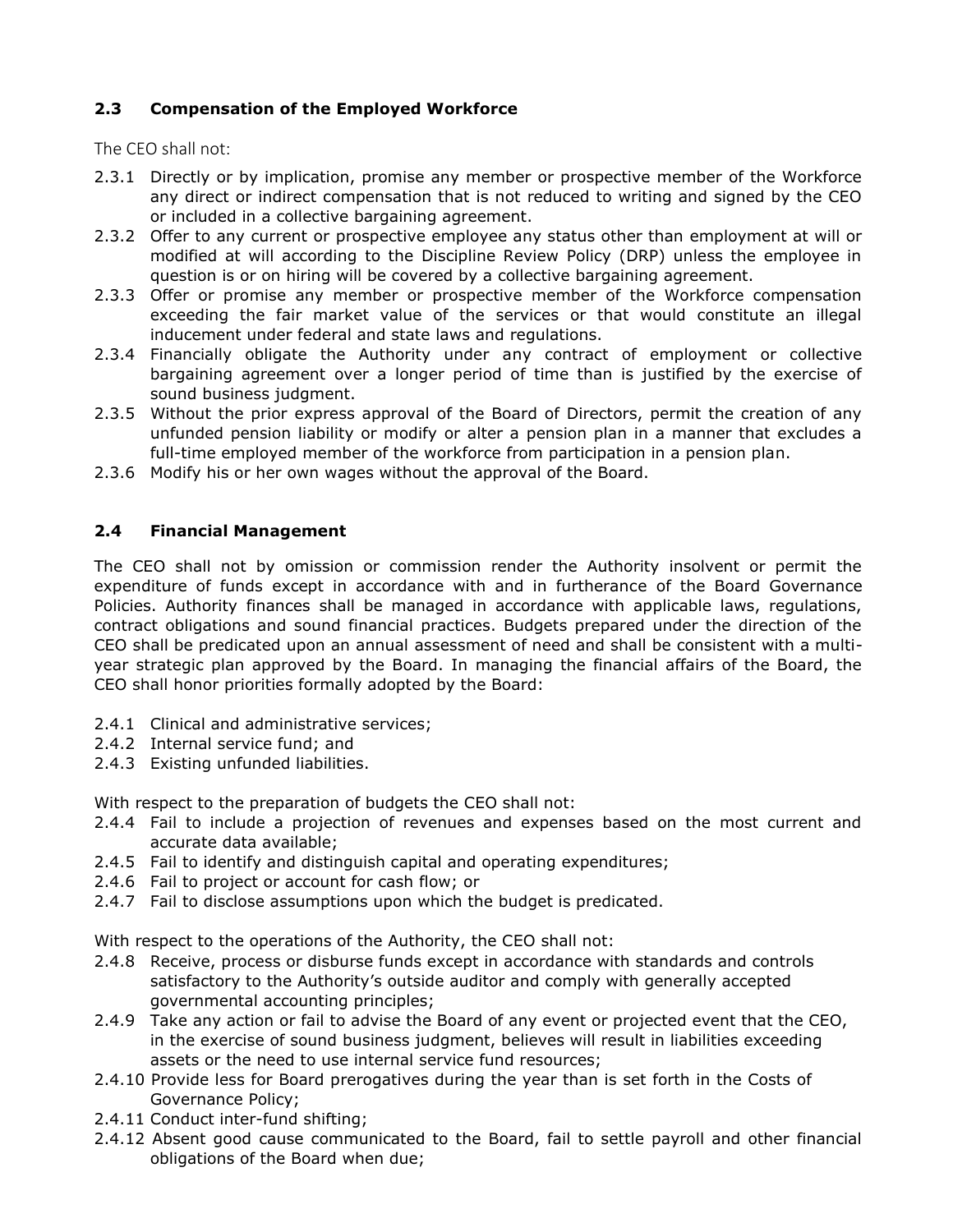- 2.4.13 Fail to timely and accurately file documents or make disclosures required by federal or state laws or regulations or contract obligations;
- 2.4.14 Allow records to be retained in violation of the Record Retention & Disposal Policy according to state and federal laws;
- 2.4.15 Fail to instruct the Board selected auditor to provide the copy of the audit to the Board at the same time as made available to the CEO;
- 2.4.16 Commit the Authority to any unbudgeted financial obligation or series of obligations with a value in excess of \$15,000 for any purpose other than the provision of direct consumer services;
- 2.4.17 Enter into contracts or other binding obligation that is inconsistent with governance policies;
- 2.4.18 Enter into contracts without sufficient assurance that the contractor is qualified and eligible to furnish the goods and services covered by the contract.
- 2.4.19 Acquire, encumber or dispose of real property [Does not apply to leaseholds to be used as housing for individual consumers];
- 2.4.20 Fail to exercise reasonable diligence in the collection of delinquent financial or contractual obligations to the Authority; or
- 2.4.21 Fail to place cash in interest-bearing accounts in accordance with P.A. 196 of 1997 as amended.
- 2.4.22 Fail to report dollar amounts on the Administrative Consent Agenda when identifying expense contracts exceeding \$15,000.
- 2.4.23 Fail to continually seek out and/or be open to securing opportunities/avenues for revenue enhancements that fits our mission.

# **2.5 Asset Protection**

The Chief Executive Officer shall not permit any tangible or intangible asset in which the Authority has a financial or other interest to suffer waste, exposure to unacceptable risk or other improper diminution in value. By way of example and not limitation, the CEO shall not:

- 2.5.1 Fail to insure against property and casualty losses to at least replacement value and against liability losses in an amount that is commercially reasonable in view of the risk;
- 2.5.2 Fail to acquire and maintain a fidelity bond protecting the Authority against theft, conversion or embezzlement of Authority assets by employed Workforce members with access to funds of the Authority;
- 2.5.3 Fail to take reasonable steps to reduce the risk of theft of Authority assets;
- 2.5.4 Fail to take reasonable steps to protect the condition of Authority property through appropriate maintenance;
- 2.5.5 Fail to engage in risk management designed to minimize exposure to claims and damages;
- 2.5.6 In the selection of providers and vendors, fail to comply with applicable federal and state laws and regulations and sound business practice respecting procurement of goods and services; or
- 2.5.7 Endanger the Authority's public image or credibility in ways that would hinder the accomplishment of its mission.

## **2.6 Community Resources**

The provision of services to people with a mental illness, people with an intellectual and developmental disability, or people with a substance use disorder, and veterans is not the exclusive responsibility of the Authority. The Board deems collaboration and cooperation with other public and private entities serving the same population to be critical to seamless service delivery. By example and not by way of limitation, the CEO shall not: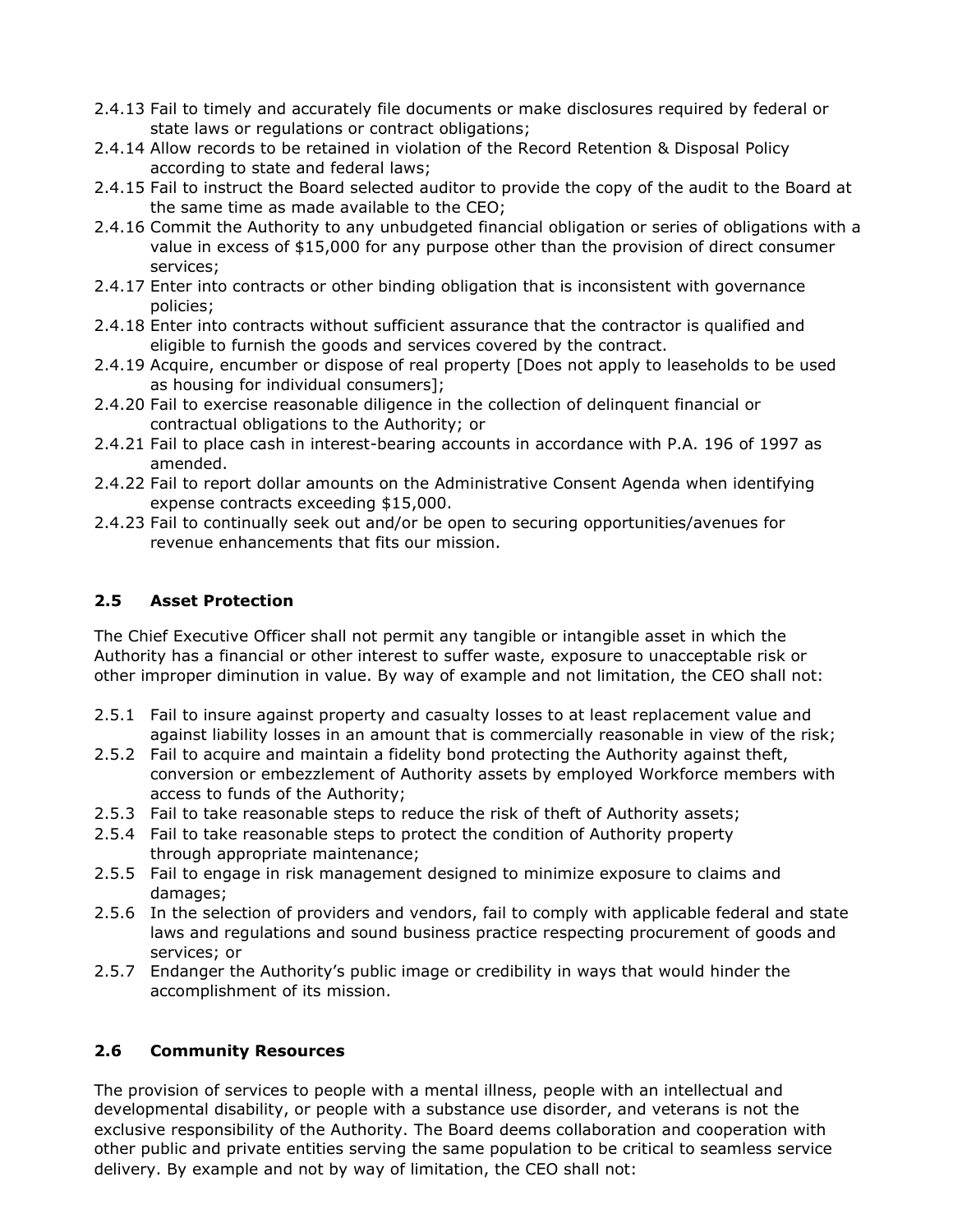- 2.6.1 Fail to leverage relevant community resources to assist in accomplishing the Board's Ends Policies.
- 2.6.2 Fail to take appropriate advantage of collaboration, partnerships and innovative relationships with relevant public and private entities.

# **2.7 Continuity of Executive Functions**

- 2.7.1 The CEO shall not fail to provide by policy for the continuity of executive functions in the event of the death, disability or planned or unplanned unavailability of the CEO.
- 2.7.2 No less than annually communicate with the board chairperson one member of the Executive Team who will serve as Interim CEO. In addition, if said member is unavailable the CEO will no less than annually communicate with the board chairperson a second member of the Executive Team who will serve as Interim CEO.

# **2.8 Communication and Support to the Board**

The CEO shall not withhold information or data that the CEO knows, or in the exercise of sound business judgment should know, is necessary for the Board to make informed decisions and to properly carry out its obligations properly. By way of example and not by way of limitation, the CEO shall not:

- 2.8.1 Fail to submit monitoring data required by the Board in a timely, accurate and understandable fashion directly addressing provisions of Board Governance Policies being monitored.
- 2.8.2 Fail to advise the Board of anticipated adverse media coverage, threatened or pending lawsuits, material changes in federal and state laws or regulation, material changes in the terms of MDHHS and NLCMHA provider contracts and material changes in assumptions upon which existing Board Governance Policies are predicated.
- 2.8.3 Fail to advise the Board if, in the opinion of the CEO or the Compliance Officer, the Board is not in compliance with Board Governance Policies or is in violation of laws and regulations applicable to the governing body of a governmental entity constituted as an authority under the Michigan Mental Health Code.
- 2.8.4 Fail to advise the Board if, in the opinion of the CEO, the Authority is or may become noncompliant with a Board Governance Policy.
- 2.8.5 Fail to advise the Board if, in the opinion of the CEO or the Compliance Officer, a compliance violation has been substantiated and the violation, if and when disclosed to regulators or law enforcement, may subject the Authority to criminal, civil or administrative liability or sanction.
- 2.8.6 Fail to advise the Board Chairperson if one or more members of the Board engages in conduct that is or may be detrimental to the working relationship of the Board and the CEO.
- 2.8.7 Fail to present information and data to the Board in clear and concise format that identifies the relevance of the information to discrete Board obligations such as monitoring and decision preparation.
- 2.8.8 Fail to deal with the Board as a single unified whole by communicating with individual Board members outside of established formal channels. [A request by an individual Board member to the CEO for facts or data is not subject to this prohibition.].
- 2.8.9 Fail to provide a mechanism for official Board, officer or committee communications.
- 2.8.10 Fail to supply for the consent agenda all items delegated to the CEO that are subject to Board Approval.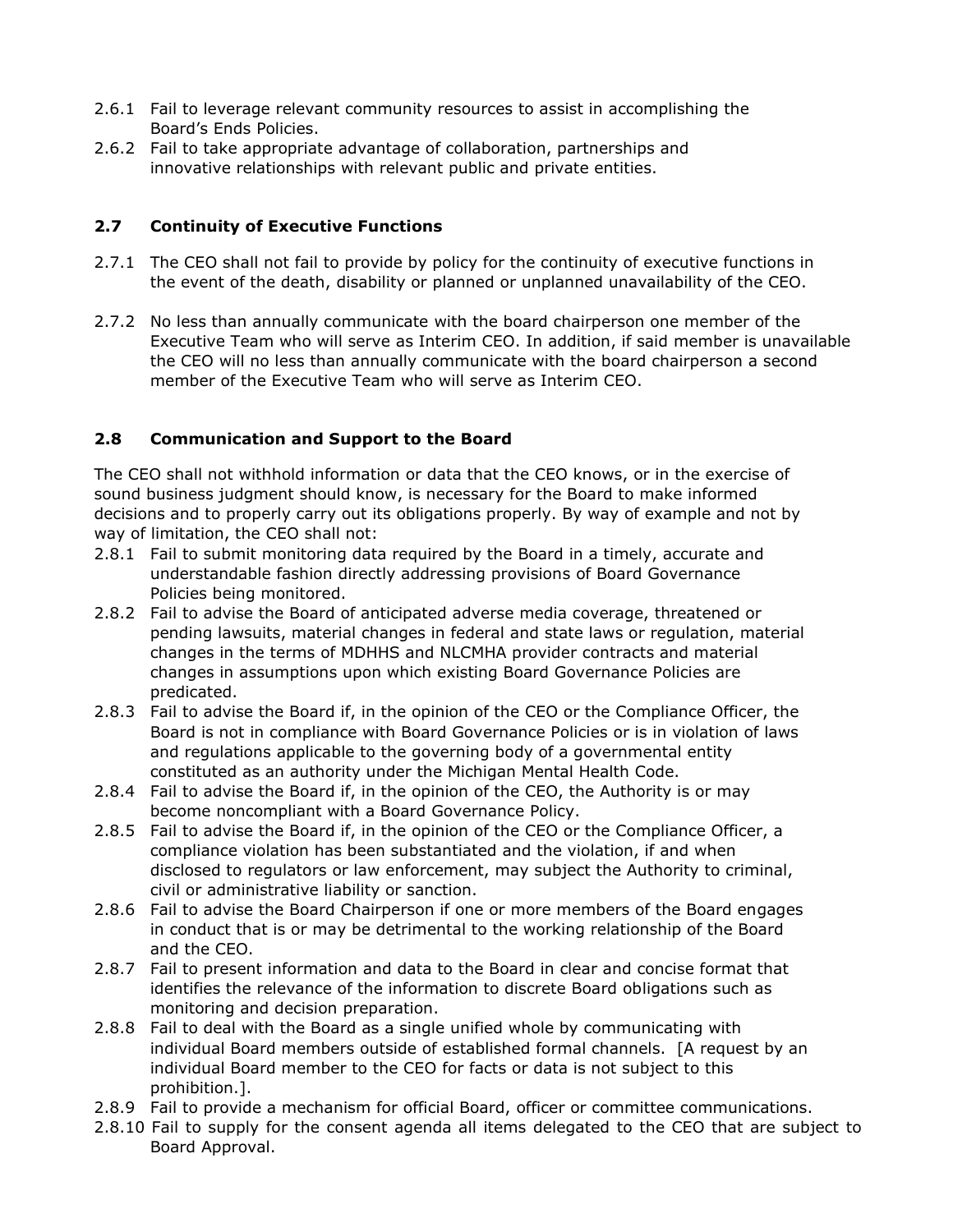2.8.11 Fail to maintain official minutes of Board committees and meetings.

## **2.9 Investments**

- 2.9.1 The CEO shall not fail to invest available cash using the following objectives: Safety Safety of principal is the foremost objective of the investment program. Investments shall be undertaken in a manner that seeks to insure the preservation of capital in the overall portfolio. Diversification – The investments will be diversified by security type and institution in order that potential losses on individual securities do not exceed the income generated from the remainder of the portfolio. Liquidity – The investment portfolio shall remain sufficiently liquid to meet all operating requirements that may be reasonably anticipated. Return on Investment – The investment portfolio shall be designed with the objective of obtaining a rate of return throughout the budgetary and economic cycles, taking into account the investment risk constraints and the cash flow characteristics of the portfolio.
- 2.9.2 The CEO shall not invest outside the authority authorized by Act 20 of 1943, as amended which limits investments to:
- U.S. Government Treasury Bills, notes, bonds, and other direct obligations of the United States, no limit.
- U.S. Government or Federal agency obligation repurchase agreements when backed by the full faith and credit of the U.S. government, no limit.
- Certificates of deposit, savings accounts, deposit accounts, or depository receipts of federally insured banks, insured savings and loan associations or credit unions insured by the National Credit Union Administration that are eligible to be depository of surplus money belonging to the State. Limits:
- Not more than 25% of the combined capital and surplus of any bank.
- Not more than the insured amount (\$250,000) for certificates of deposit.
- Commercial paper rated at time of purchase within the two highest classifications established by not less than two standard rating services. Maturity cannot be more than 270 days after purchase.
- Banker's acceptance of United States banks.
- Mutual funds composed of investments, which are legal for direct investments by local units of government in Michigan.
- Financial institution pooled investments.
- 2.9.3 The CEO shall not fail to, no less than annually, assess the status and security of the defined benefit pension. The CEO shall not fail to inform the Board annually as to status and if additional funds will be needed to achieve100% funding.
- 2.9.4 The CEO shall not fail to periodically analyze the financial status and performance of our deposit bank to ensure investment safety and investment performance.
- 2.9.5 The CEO will not designate a bank for cash deposits and check issuing which does not have a branch office in both Traverse City and Cadillac for deposits, have interest on account balances, and less than 6% as it's Tier 1 Assets to Risk Bearing Asset ratio.

## **2.10 Administrative Cost**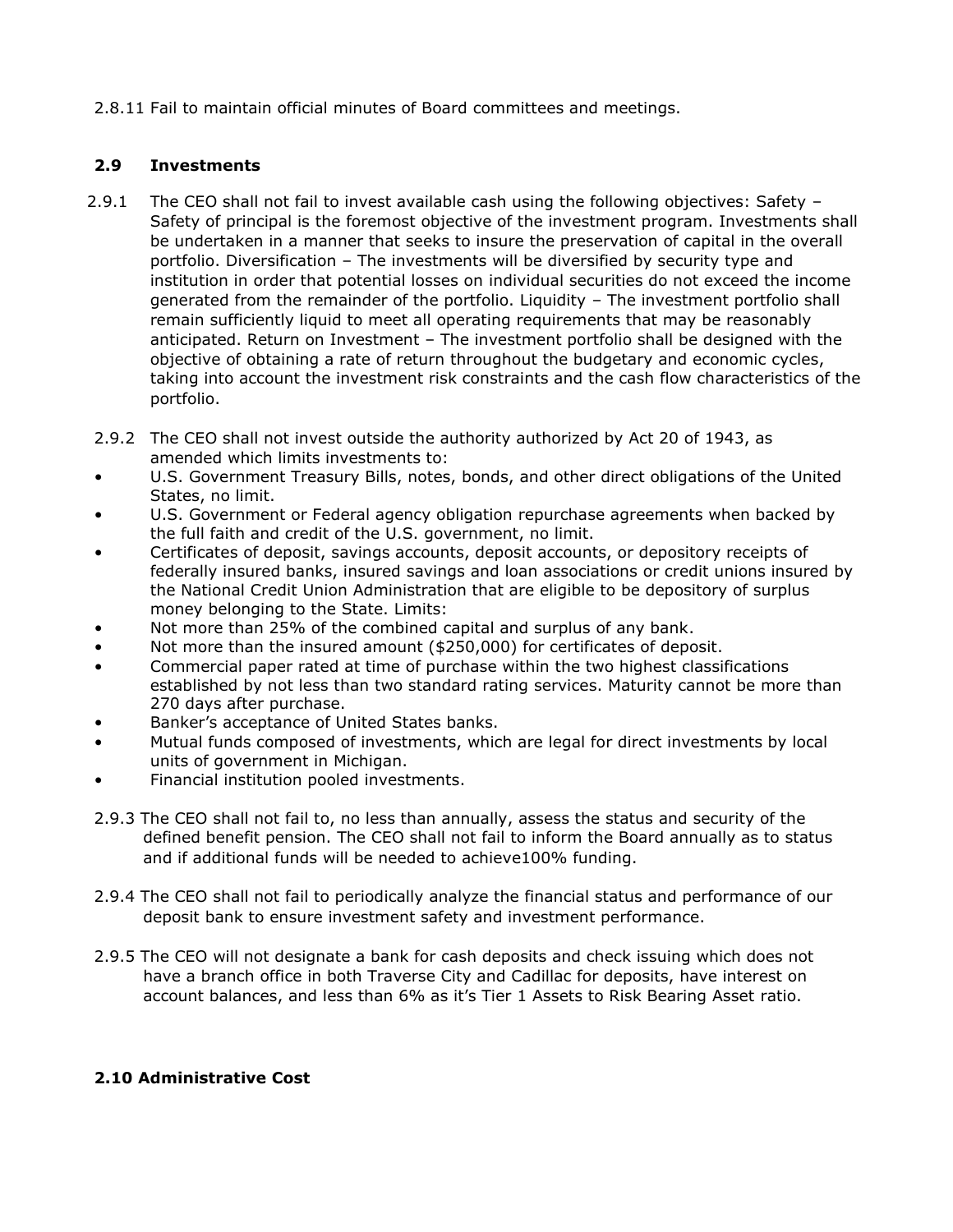The CEO shall not by omission or commission incur administrative costs, in its directly provided or contracted services, that makes Northern Lakes Community Mental Health Authority a negative outlier compared to other like CMHSPs or would significantly restrict funds to support services and supports. This shall include not:

- 2.10.1 Entering into contracts that have administrative cost greater than 9% without having written explanation to support.
- 2.10.2 Exceeding 9% or if known the average administrative cost for comparable CMHSPs, in its direct operations, in size, scope, and responsibilities.

# **SECTION 3 GOVERNANCE PROCESS/OWNERSHIP LINKAGE**

# **3.0 Global Governance Process/Ownership Linkage**

The purpose of the Board, on behalf of Northern Lakes Community Mental Health Authority, is to assure that the Authority (a) achieves appropriate results for appropriate persons at an appropriate cost, and (b) avoids unacceptable actions and situations.

# **3.1 Board Job Description**

The Board acts as the informed agent of the public and is responsible for assuring the appropriate organizational performance. Accordingly, the Board has direct responsibility to create:

The link between the Public and the Organization; and Board Governance Policies that address the broadest levels of all organizational decisions and situations, including:

- 3.1.1 Ends: Organizational products, impacts, benefits, outcomes, eligible recipients, and their relative worth
- 3.1.2 Executive Limitations*:* Constraints on executive authority that establish the prudence and ethics boundaries within which all executive activity and decisions must take place.
- 3.1.3 Governance Process*:* Specification of how the Board conceives, carries out and monitors its own task.
- 3.1.4 Board-Chief Executive Officer Linkage*:* How power is delegated and its proper use monitored; the Chief Executive Officer role, authority and accountability.
- 3.1.5 Assurance of successful Chief Executive Officer performance.

# **3.2 Governance Style**

The Board's responsibilities are defined by and derive from the fiduciary role of the Authority as an essential link in the continuum of public and private entities and agencies that serve the mentally ill, intellectually/developmentally disabled and substance use disorder populations residing in the Authority's service area. The Board's proper sphere of activity lies in:

- 3.2.1 Establishing broad policy for conducting of the affairs of the Authority; and
- 3.2.2 Engaging in strategic planning, promoting community and intergovernmental relations; and
- 3.2.3 Ensuring that governance decisions are made only after open, full and fair consideration of the views of diverse stakeholders.

The Board governs, but does not manage, the affairs of the Authority. The Board delegates to the CEO the exclusive responsibility for the effective management of the affairs of the Authority. In carrying out its mission, the Board accords the highest value to vision, leadership, consensus and a proactive approach. Therefore: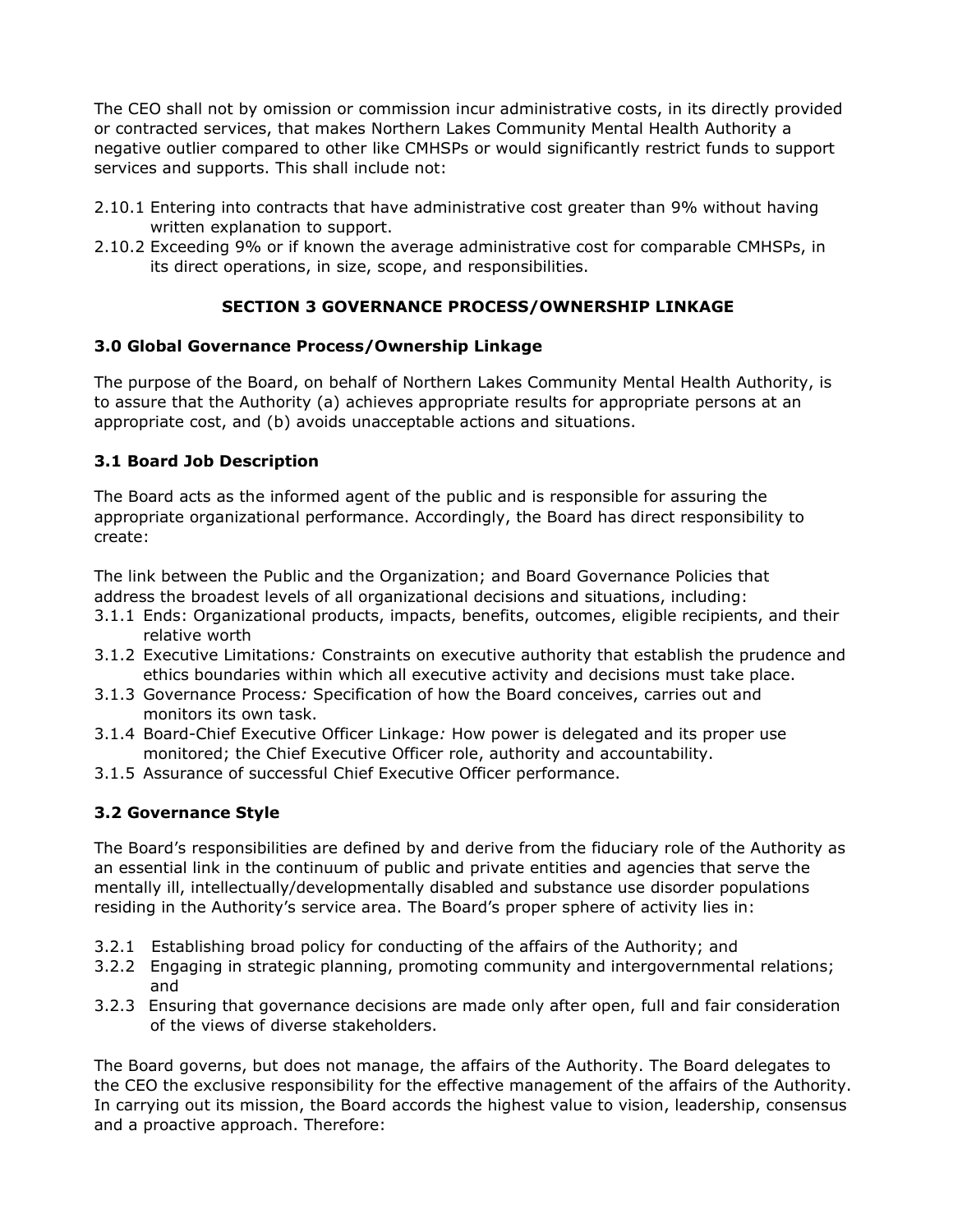- 3.2.4 The Board cultivates a sense of group responsibility. The Board, not the CEO, is responsible for excellence in governance.
- 3.2.5 The Board initiates policy, and does not merely react to management initiatives.
- 3.2.6 The Board uses the expertise of individual members to enhance the ability of the Board as a governing body, but does not use such individual expertise as a substitute for the collective judgment, wisdom and values of the group.
- 3.2.7 The Board governs the Authority through the adoption of Board Governance Policies reflecting the Board's values and perspectives.
- 3.2.8 The Board's focus is the adoption and realization of Board Governance Policies in the political and financial environment in which the Authority operates. The Board does not focus on management of the Authority. The Board acknowledges management is the proper sphere of the CEO.
- 3.2.9 The Board and its members shall exercise that degree of discipline necessary to attain excellence in governance. This principle applies to attendance, preparation for meetings, adherence to Board Governance Policies, respect for roles and procedures, observance of common courtesy, and development of governance skills.
- 3.2.10 The Board allows itself to address a specific topic or issue only after determining: Whether a topic or issue is properly one for Board consideration; whether the topic or issue addressed by existing Board Governance Policies; and if so, whether the Board wishes to modify existing Board Governance Policies.
- 3.2.11 The Board takes responsibility for the Authority's organizational performance by:
	- 3.2.11.1 Enumerating those powers reserved by the Board to the Board because they are deemed to be necessary for effective governance;
	- 3.2.11.2 Adopting Board Governance Policies setting forth in clear language any limitations or constraints placed on the CEO's management of the affairs of the Authority;
	- 3.2.11.3 Adopting Ends policies specifying desired outcomes for the Authority as an organization and for the Board and for management as constituent parts of the organization;
	- 3.2.11.4 Holding the CEO accountable for achieving Board Ends policies; and
	- 3.2.11.5 Creating an effective system for monitoring and measuring the effectiveness of the Board. The Northern Lakes Community Mental Health Authority Board of Directors believes in excellence in board governance. It believes that through selfevaluation it can determine if it has functioned the way it said it would and that this process will promote the continued improvement of board leadership. This will be accomplished through continued board mean**s** policy monitoring, meeting evaluation, individual board member self-evaluation and Board self-evaluation. The individual and Board evaluations shall be completed each October and reviewed at the November Board meeting. The Board may also periodically engage an independent consultant. Based on the evaluation results the Board may develop a governance improvement plan.

## **3.3 Board Member Code of Conduct**

The board commits itself and its members to ethical, businesslike, and lawful conduct, including proper use of authority and appropriate decorum when acting as board members. Conflict of interest is addressed in the Board By-laws and this policy.

3.3.1 Members must have loyalty to the ownership, unconflicted by loyalties to staff, other organizations, and any personal interest as a consumer.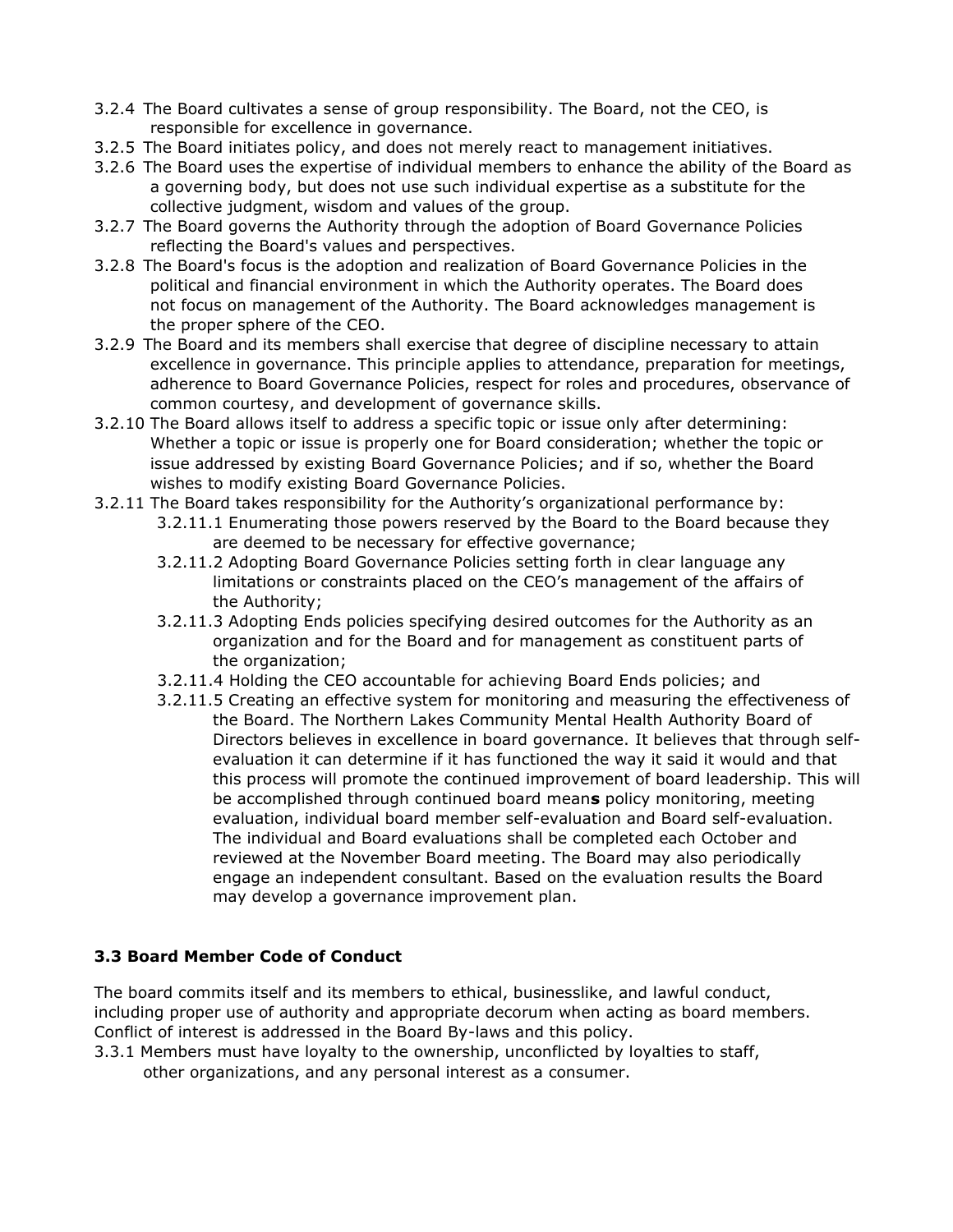- 3.3.2 Members must avoid conflict of interest with respect to their fiduciary responsibility.
- 3.3.3 Board members may not attempt to exercise individual authority over the organization.
	- 3.3.3.1 Members' interaction with the Chief Executive Officer or with staff must recognize the lack of authority vested in individuals except when explicitly board authorized.
	- 3.3.3.2 Members' interaction with public, press or other entities must recognize the same limitation and the inability of any board member to speak for the board except to repeat explicitly stated board decisions.
- 3.3.4 Members will respect the confidentiality appropriate to issues of a sensitive nature. Members must not disclose identifiable information (with or without names) about Northern Lakes Community Mental Health Authority consumers, regardless of where this information was obtained from, without informed consent of an authorized party. Members must comply with the confidentiality regulations of the Michigan Mental Health Code and the Administrative Rules.
- 3.3.5 Members will be properly prepared for board deliberation.
- 3.3.6 If a member has a concern with another member with regard to this Code of Conduct. The issue should be directed in the following manner.
	- 3.3.6.1 If the issues involves a member other than the Board Chairperson, the issues should be directed to the Board Chairperson.
	- 3.3.6.2 If the concern involves the Board Chairperson, the issue should be directed to the Vice Chairperson.
	- 3.3.6.3 If the concern involves both the Board Chairperson and the Vice Chairperson, the member should select two other members and direct the issue to them for review of the concern.
- 3.3.7 If all attempts at an internal resolution of the concern has failed, then the Board Chairperson under 6.1 or the Board Vice Chairperson under 6.2 shall refer the manner to the applicable County Board of Commissioners Chairperson for resolution under Section 1224 of the Michigan Mental Health Code.
- 3.3.8 All Board members shall review this policy during their initial orientation and shall sign the NLCMH Code of Conduct Declaration. This shall be repeated no less than annually.

Attachment: Board Member Code of Conduct Declaration

## **3.4 Annual Workplan**

To promote excellence in governance and to provide the CEO with timely policy guidance upon which to predicate management planning and budgeting, the Board shall, at the commencement of each new calendar year, establish a one-year cycle of activities ("Annual Workplan") focused on the review and possible amendment of Board Governance Policies. The Annual Workplan may include educational events, study sessions, stakeholder meetings, presentations by experts in relevant fields and other enriching activities that are designed to provide Board members with the greatest possible insight into Board governance policy options. The Annual Workplan established by the Board shall make provisions:

- 3.4.1 For a determination of the Board's priorities for activities and programs during the calendar year;
- 3.4.2 For a tentative schedule of programs, joint meetings and study sessions; and
- 3.4.3 For periodic review of monitoring data concerning progress in achieving the Board Governance Policies.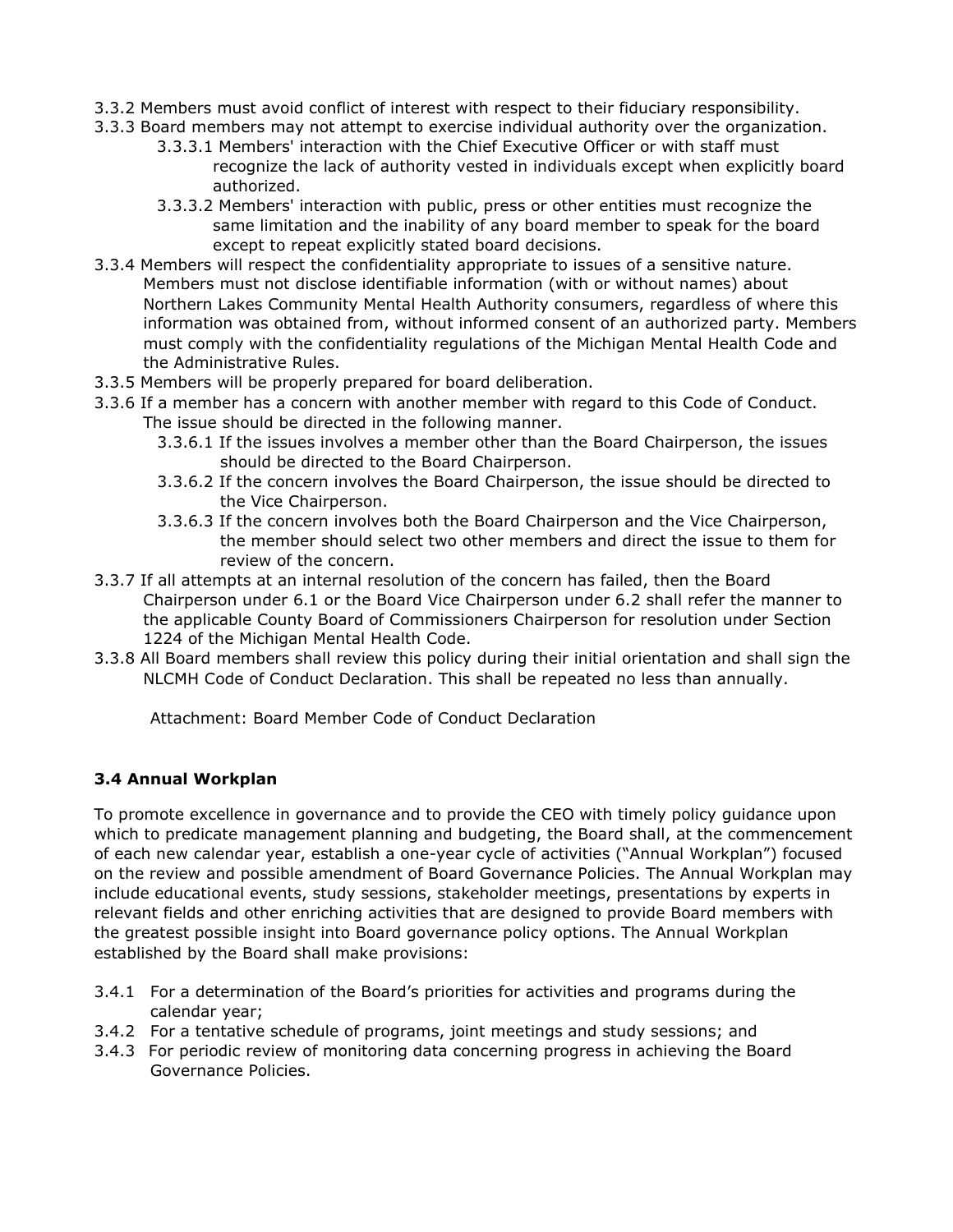### **3.5 Meeting Agendas and Schedules**

Meeting Agendas. Meetings of the Board shall be conducted in accordance with Roberts Rules of Order and pursuant to a formal Agenda approved by the Board at the commencement of each meeting. The formal Agenda shall consist of the following elements which correspond with appropriate governance policy number:

Roll Call Confirmation of a Quorum Pledge of Allegiance Appoint Timekeeper Consideration of Agenda Conflict of Interest Declaration

Ownership Linkage

- A. Citizen Comment
- B. Ownership Communication

Chief Executive Officer's Report

Northern Michigan Regional Entity Report

Assurance of Organizational Performance

- A. Receipt of CEO Monitoring Report
- B. New Operational Worries
- C. Monthly Monitoring Assignment

Board Means Self-Assessment

- A. Receipt of Board Monitoring Report
- B. Monthly Monitoring Assignment

Governance Policies Discussion and Assessment

- A. Ends
- B. Executive Limitations
- C. Governance Process/Ownership Linkages
- D. Board CEO Linkage

Ownership Linkage

A. Citizen Comment

Announcements/Board Members Reports

Meeting Evaluation

Next Meeting Agenda

Adjournment

Consent Agendas shall be handled as expeditiously as possible.

**Location and Frequency.** Regular Board meetings shall be held on a monthly basis as provided in the following Table: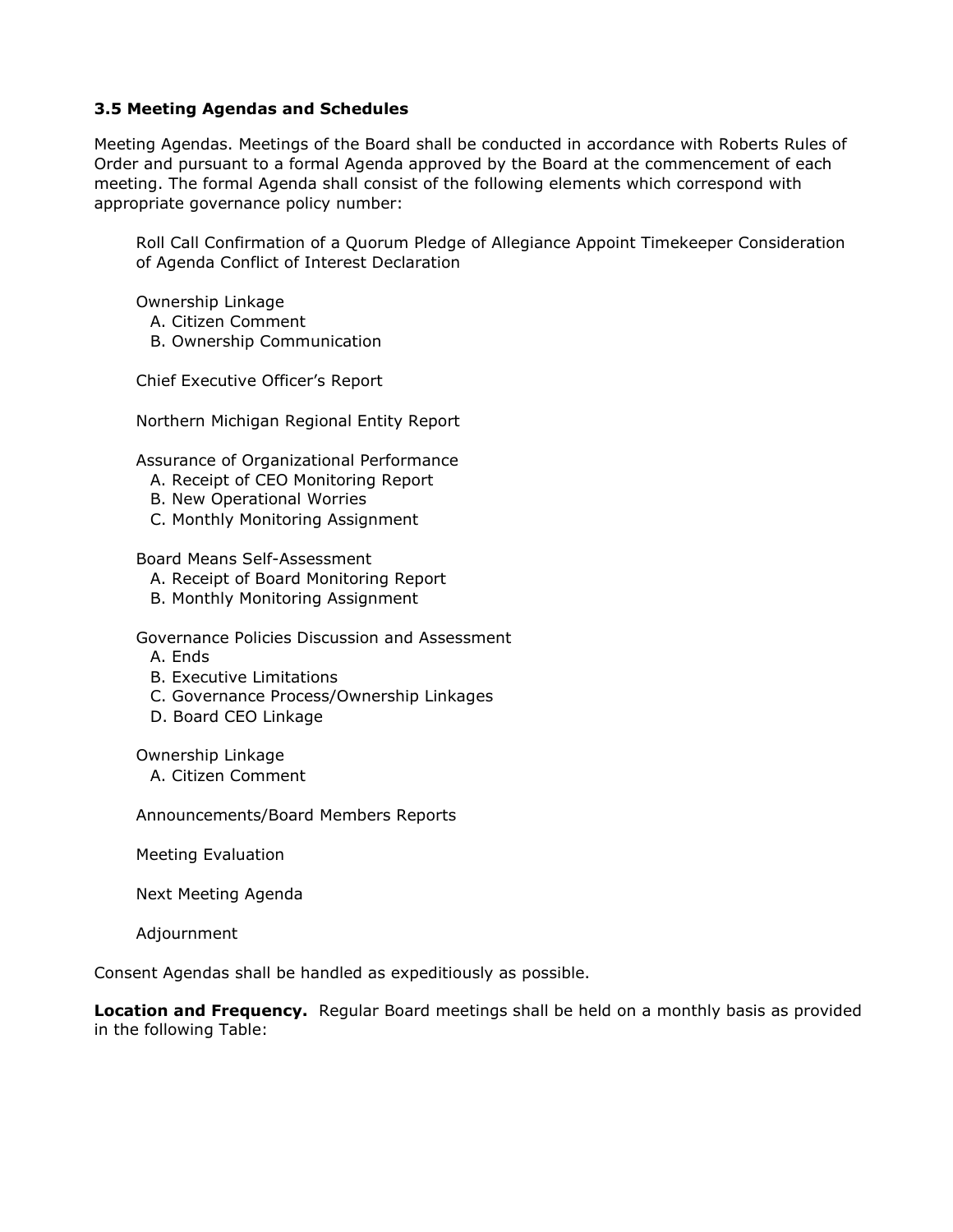| Location                     | <b>Number of Meetings per Calendar</b><br>Year |
|------------------------------|------------------------------------------------|
| <b>Grand Traverse County</b> |                                                |
| Wexford County               |                                                |
| Leelanau County              |                                                |
| Roscommon County             | 2, but not in winter                           |
| <b>Crawford County</b>       |                                                |

Meeting Times. Committee of the Whole and Board meeting times shall be established at the time the Annual Calendar is completed.

Committee of the Whole and Board meetings will be held in one location except during the months of November through March. For the months of November through March the meetings may be conducted using interactive video conferencing. Will follow video conference etiquette.

## **3.6 Board Chair Functions**

The Chair ensures the integrity of the Board's governance process as the Board carries out its governance obligations.

Powers of the Chair. The Chair:

- 3.6.1 Proposes Agendas for meetings of the Board;
- 3.6.2 Limits consideration of issues to those properly before the Board and within the scope of its authority as set forth in Board Governance Policies;
- 3.6.3 Ensures that Board deliberation is fair, open, thorough, timely, orderly, and on task;
- 3.6.4 Exercises the procedural authority accorded the position of Chair by Roberts Rules of Order;
- 3.6.5 Subject to the Bylaws, names and charges ad hoc committees as more particularly provided in the Governance Policy on Board committees;
- 3.6.6 When and to the extent authorized by the Board to do so, serves as spokesperson for the Board to the media and the public concerning the positions taken on issues by the Board as a whole; and
- 3.6.7 Rules on requests from members to attend outside conferences and meetings.

Limits on the Powers of the Chair. The Chair shall not exercise the powers granted to the Chair hereunder for any of the following purposes:

- 3.6.8 To preclude Board consideration of a decision to employ or terminate a CEO;
- 3.6.9 To unilaterally amend or modify a Board Governance Policy;
- 3.6.10 To supervise or direct the CEO with the exception of the power to grant a leave of absence provided the Board is notified of granting the request within eight hours of being granted.
- 3.6.11 To publicly represent a personal position on an issue as that of the Authority.

Delegation of the Powers of the Chair. Subject to the provisions of the Bylaws, the Chair may delegate the powers of the Chair to one or more Board members, provided that the Chair remains accountable for the exercise of any powers so delegated.

#### **3.7 Governance Committees**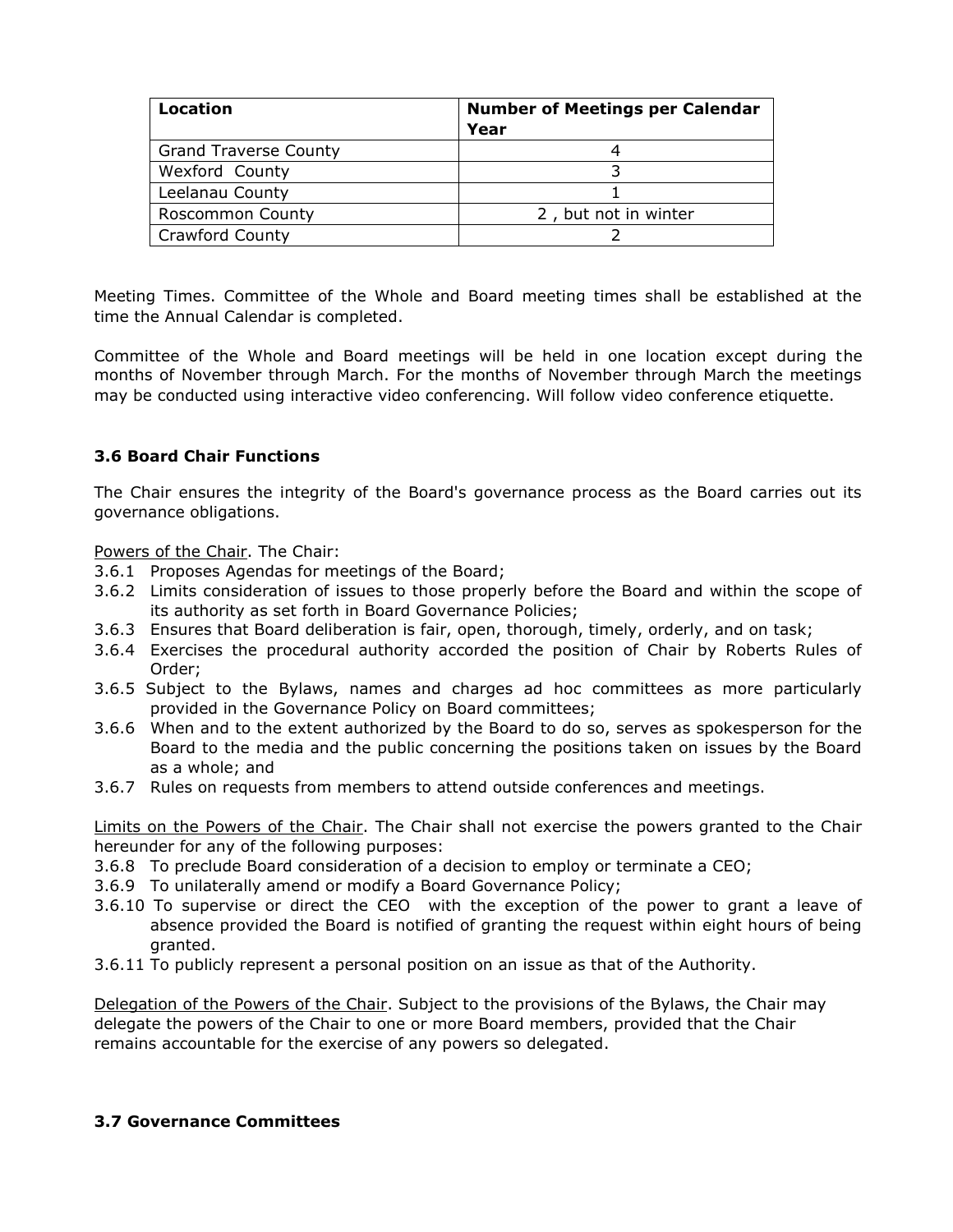This Policy shall not apply to committees appointed by the CEO.

Subject to Board bylaws, the Chair of the Board shall have exclusive authority to determine the size, membership, duration, authority and jurisdiction and charge of all Board committees, all of which information shall be recorded in Board minutes. No Board committee shall have or exercise authority or jurisdiction exceeding that granted at the time of its creation without further action by the Chair of the Board, and no Board committee may exercise authority or jurisdiction inconsistent with Board Governance Policies.

Standing Committees. The Board shall have only those standing committees established herein. The membership and chair shall serve at the pleasure of the Board Chair. Membership on standing committees, other than the Recipient Rights Advisory Committee, or other Board created advisory committees, is limited to members of the Board.

*Committee of the Whole*. The Committee of the Whole is charged with:

- 3.7.1 Receipt and consideration of monitoring reports and data;
- 3.7.2 Consideration of the need for new or amended Governance Policies and formulating substantive recommendations to the Board concerning same;
- 3.7.3 Formulation of recommendations to the Board Chair for items to be included on the Board Consent Agenda;
- 3.7.4 Hosting joint activities with the governing bodies of other public and private entities;
- 3.7.5 Provision of a forum for the presentation of the views and concerns of stakeholders in the mental health system;
- 3.7.6 Provision of a forum for Board development programs not included as part of the Annual Work Plan; and
- 3.7.7 Provision of a forum for the consideration of legislative, political, and regulatory changes on the delivery of mental health services
- 3.7.8 The Committee of the Whole shall serve as the CEO Compensation Committee.

*Nominating & Leadership Development Committee*. The Nominating and Leadership Development Committee is charged with:

- 3.7.9 Assisting the counties as needed in identifying potential board members. Screening shall be completed not later than 60 days before the terms opens up;
- 3.7.10 Planning Board training and education; and
- 3.7.11 Assuring ongoing orientation regarding the Board Governance Policies.

*Recipient Rights Advisory Committee*. The Board shall appoint a Recipient Rights Advisory Committee, which shall have and exercise those powers granted to such committees by the Michigan Mental Health Code. The Recipient Rights Advisory Committee shall hold its meetings in accordance with the Michigan Open Meetings Act. See also Policy 3.07A Recipient Rights Advisory Committee.

*Recipient Rights Appeals Committee.* The Board designates the Recipient Rights Advisory Committee as the Recipient Rights Appeals Committee, which shall have and exercise those powers granted to such committees by the Michigan Mental Health Code. Recipient Rights Appeals Committee meetings are confidential, privileged, and separate from the Recipient Rights Advisory Committee and are not subject to the Michigan Open Meetings Act. See also 3.7B Recipient Rights Appeals Committee.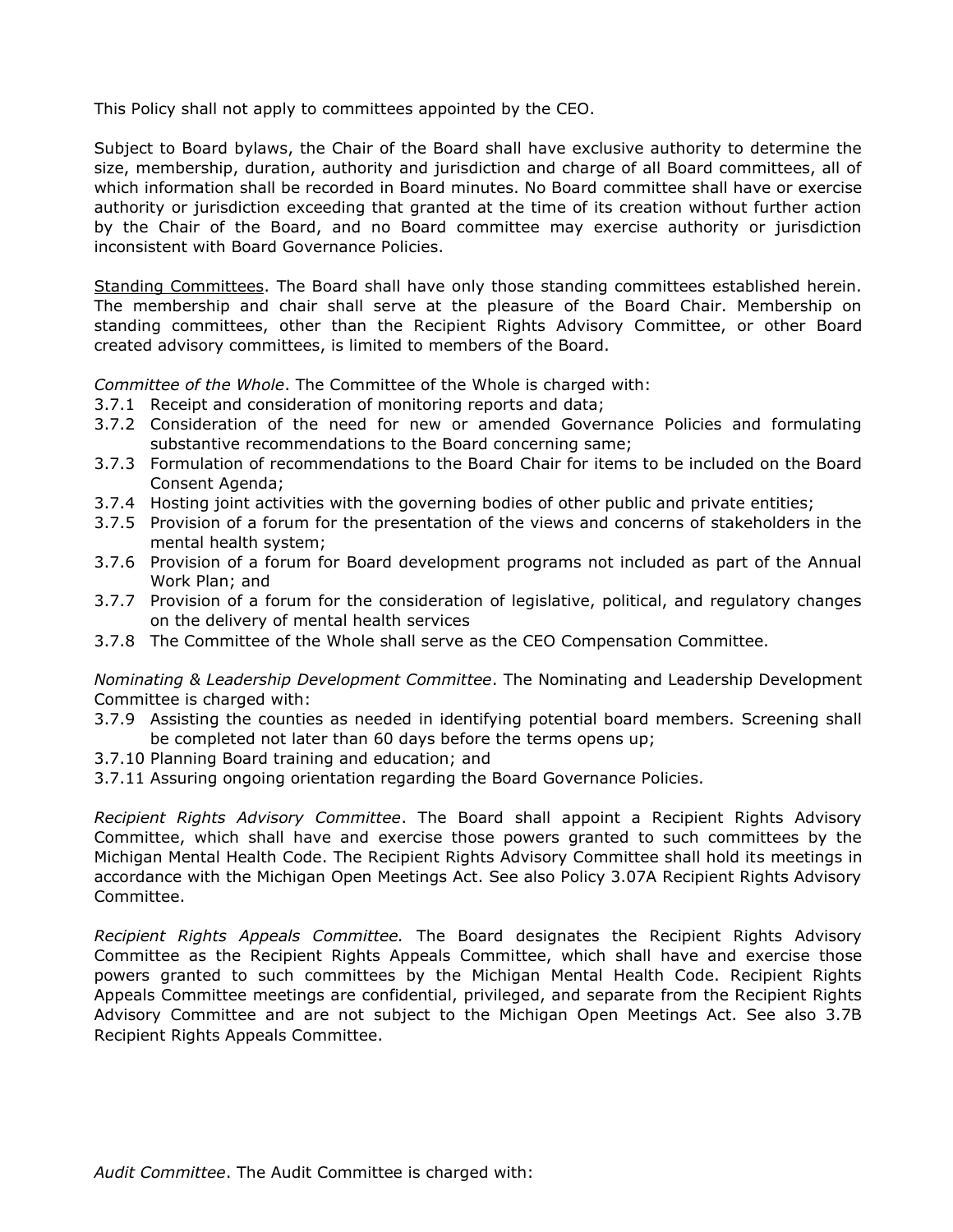- 3.7.12 Presenting a selection of at least two independent outside auditors at least once every five years. Ensure that lead auditor Rotation will occur if the present auditor is one of the firms selected.
- 3.7.13 Receiving and reviewing copies of the annual Management Representation Letter(s).
- 3.7.14 Ensuring that results of the Annual Audit and Management Letter are reviewed with the Independent Auditor by the Committee of the Whole.
- 3.7.15 Ensuring that the scope of an outside audit is sufficient to meet the legal obligations of the Authority and the responsibilities of the Board with respect to CMHSP financial matters; and
- 3.7.16 Ensuring that outside audits are conducted in a timely manner;

Ad Hoc committees shall be appointed only to the extent and only for so long as necessary to assist the Board in carrying out its governance responsibilities.

The Board Chair may from time to time appoint ad hoc committees. Membership in an ad hoc committee is not limited to members of the Board. Where the membership of an ad hoc committee includes individuals that are not members of the Board, the minutes of the committee shall separately show the votes of each committee member.

A Board ad hoc committee whose work product includes recommendations later adopted in whole or in part by the Board shall not thereafter be charged with monitoring the recommendations as adopted and implemented.

## **3.7A Recipient Rights Advisory Committee**

The Recipient Rights Advisory Committee, defined by the Michigan Mental Health Code as "a committee of a community mental health program services board" (sec. 330.110c) is a committee of the Northern Lakes Community Mental Health Authority, appointed by the Board of the Authority in accordance with section 757 of the Michigan Mental Health Code. The Recipient Rights Advisory Committee shall hold its meetings in accordance with the Michigan Open Meetings Act, and shall act in accordance with the policies and by-laws of the Northern Lakes Community Mental Health Board Authority. Meetings shall be held according to the latest edition of Robert's Rules of Order, Newly Revised. annual list of meetings shall be presented to the Northern Lakes Community Mental Health Authority Board of Directors and be made available to individuals upon request. Northern Lakes Community Mental Health Authority Board policies and by-laws supersede Robert's Rules of Order. A simple majority of the members must be present in person or by other visual electronic means to conduct a meeting".

#### FUNCTIONS:

The Recipient Rights Advisory Committee (RRAC) is granted the authority, in accordance with sections 755, 757, and 774 of the Michigan Mental Health Code, to carry out the following functions:

- 3.7A.1 Meet at least semiannually or as necessary to carry out its responsibilities.
- 3.7A.2 Maintain a current list of members' names to be made available to individuals upon request.
- 3.7A.3 Maintain a current list of categories represented to be made available to individuals upon request.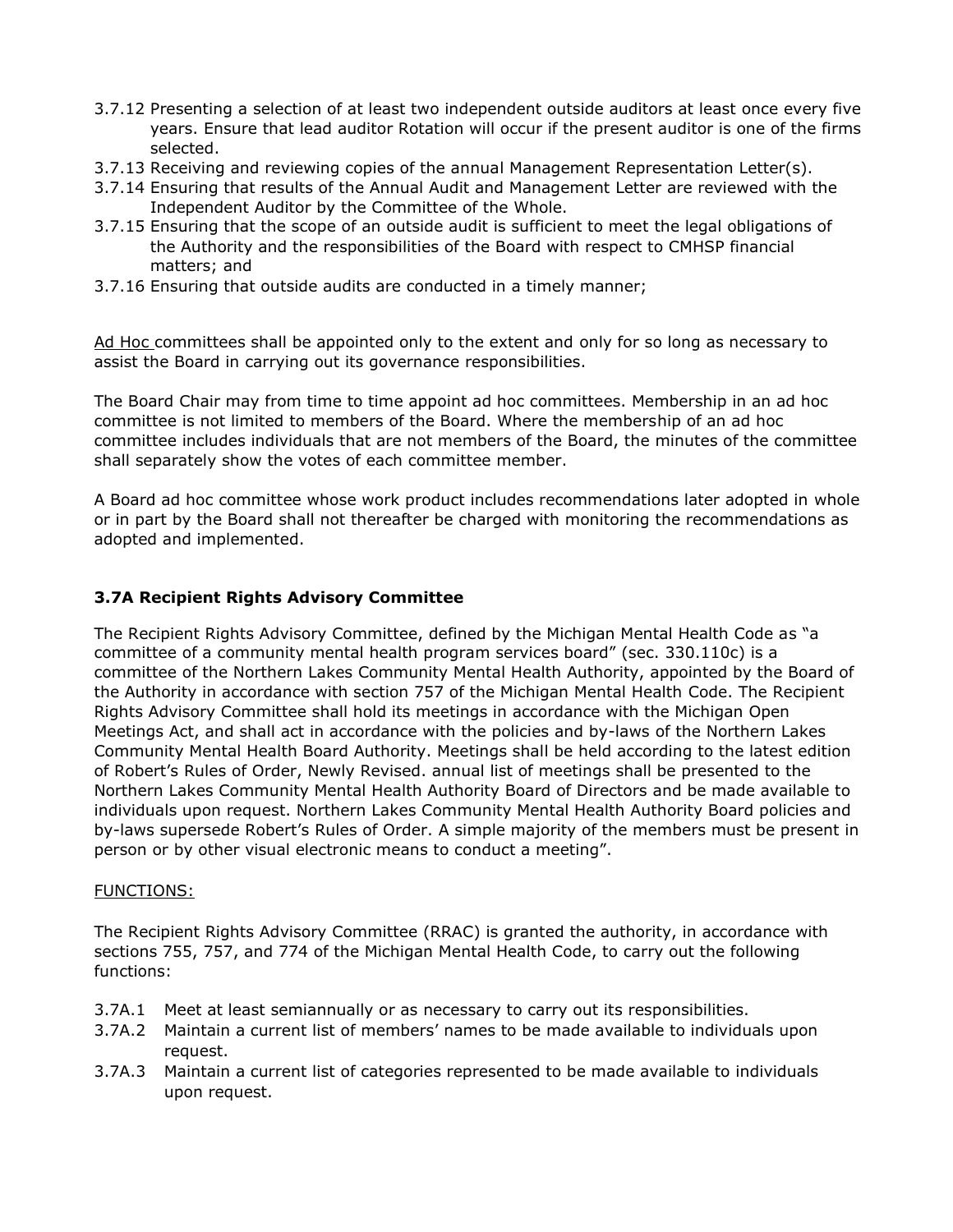- 3.7A.4 Keep the NLCMH Board of Directors informed of RRAC membership needs. 3.7A.5 Protect the Office of Recipient Rights from pressures that could interfere with the impartial, even-handed, and thorough performance of its functions.
- 3.7A.6 Recommend candidates for Recipient Rights Director to the Chief Executive Officer, and consult with the Chief Executive Officer regarding any proposed dismissal of the Recipient Rights Director.
- 3.7A.7 Serve in an advisory capacity to the Chief Executive Officer and the Recipient Rights Director.
- 3.7A.8 Review and provide comments on the report submitted by the Chief Executive Officer to the Northern Lakes Community Mental Health Authority under section 755.
- 3.7A.9 Review the process for funding the office of recipient's rights and make recommendations concerning resources.
- 3.7A.10 Receive education and training in recipient's rights policies and procedures.
- 3.7A.11 As designated by the Northern Lakes Community Mental Health Authority, serve as the Appeals Committee for a recipient's appeal under section 784.

MEMBERSHIP CRITERIA: In accordance with section 757 of the Michigan Mental Health Code, membership of the committee shall be broadly based so as to best represent the varied perspectives of the community mental health services program's geographic area. At least 1/3 of the membership shall be primary consumers or family members, and of that 1/3, at least 1/2 shall be primary consumers.

- 3.7A.12 For the purpose of consistency with the Michigan Mental Health Code, RRAC shall consist of a minimum of 7 members and a maximum of 9 members as the Board determines: at least 2 of which are primary consumers (currently receiving or have previously received services provided by or under contract with Northern Lakes Community Mental Health Authority), at least 1 of which is a family member of a consumer, 2 of which are Northern Lakes Community Mental Health Authority Board members
- 3.7A.13 With the intent of best representing the varied perspectives of the Northern Lakes Community Mental Health Authority's geographic area, of the 5 to 7 non-board members appointed to the committee, at least: member shall reside in Wexford/Missaukee counties, one member shall reside in Grand Traverse/Leelanau counties, AND one member shall reside in Roscommon/Crawford Counties. If a member or potential member cannot be identified from this area, others may be considered who are willing to serve from anywhere in the six counties.
- 3.7A.14 None of the members shall be employed by the Michigan Department of Health and Human Services \(DHHS), Northern Lakes Community Mental Health Authority, another community mental health services program, or a provider under contract with DHHS.

APPOINTMENTS: Board members appointed to RRAC shall be appointed for 1-year terms by the Chairperson of the Northern Lakes Community Mental Health Authority, with appointments occurring each year at the May Board meeting. The Chairperson of the Board shall appoint one of the Board members as the Chairperson of RRAC. Non-board members appointed to RRAC shall be appointed for 3-year staggering terms. Committee members may reapply for multiple terms. The appointment process for non-board members shall occur as follows: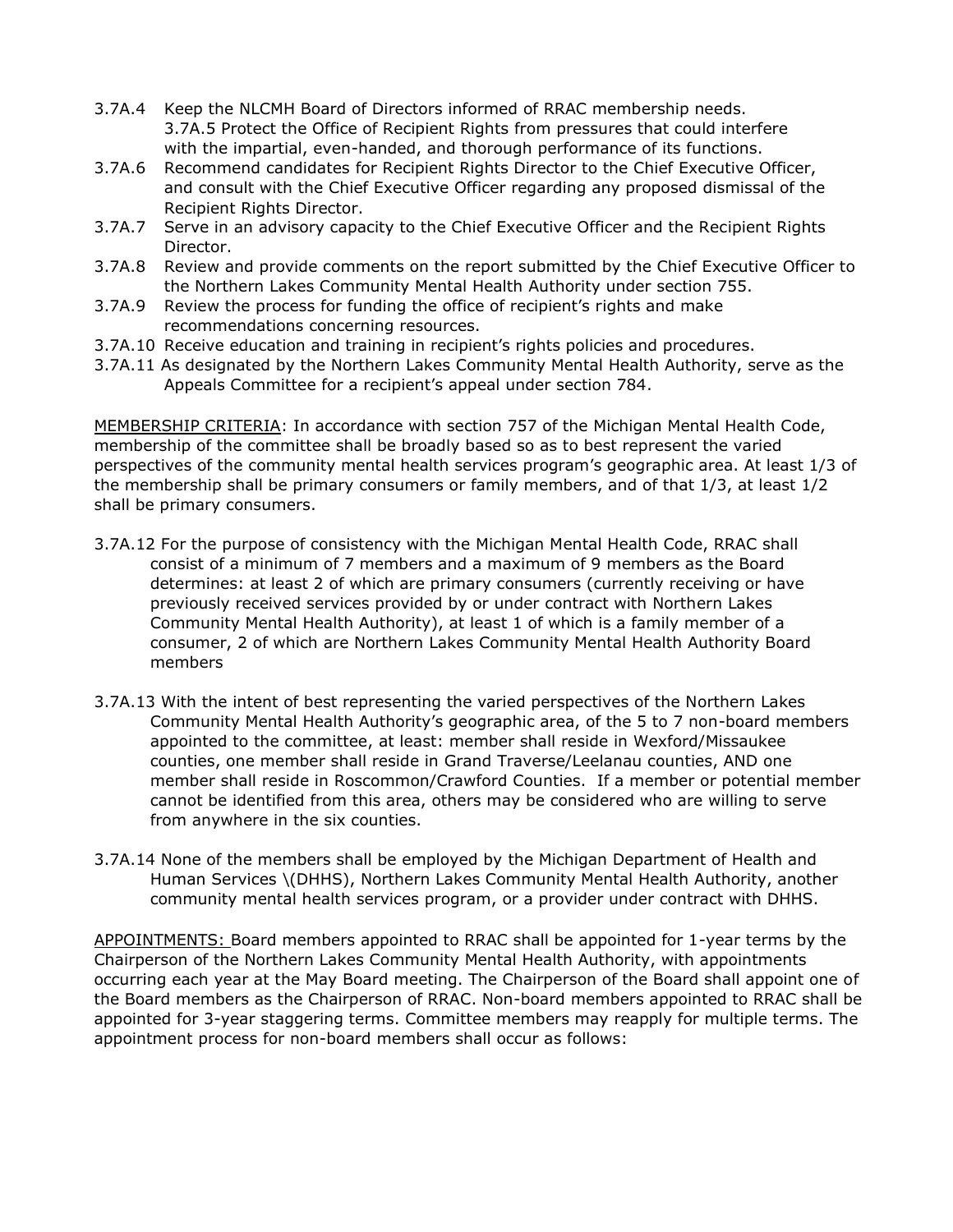- 3.7A.15 Board approved RRAC applications can be obtained at any time by verbal or written request to the NLCMH Executive Office or the Office of Recipient Rights.
- 3.7A.16 If there is a vacant seat on the committee, either because a member's term will/has expired or due to a member's resignation or dismissal, the Northern Lakes Community Mental Health Authority will assure, via the Chief Executive Officer, that the vacancy is advertised in a timely and public manner.
- 3.7A.17 All applications shall be turned in to the Executive Office. At the end of the posting period, the Executive Office shall forward all applications to the Chairperson of the Northern Lakes Community Mental Health Authority Nominating & Leadership Development Committee.
- 3.7A.18 At the end of the posting period, the NLD Committee shall review all applications received and interview eligible applicants in a meeting or meetings held in accordance with the Open Meetings Act. The NLD Committee will provide a recommendation of candidates to the Northern Lakes Community Mental Health Authority for consideration of appointment to RRAC. Candidates will be invited to attend the Board meeting and will be recognized by and given an opportunity to address the Board prior to the Board's decision for appointment.

### MEMBER EXPECTATIONS

- 3.7A.19 Members are expected to attend all committee meetings or give notice in advance if an absence is unavoidable.
- 3.7A.20 Three consecutive absences without notice will be considered resignation.
- 3.7A.21 Members are expected to read all materials sent in advance of meetings and to be actively engaged in discussions at meetings.
- 3.7A.22 Committee members will be paid per diem and mileage reimbursement in accordance with Board policy and procedure.

## **3.7B Recipient Rights Appeals Committee**

The Northern Lakes Community Mental Health Authority Board of Directors has designated the Recipient Rights Advisory Committee as its Recipient Rights Appeals Committee consistent with the Mental Health Code (PA 258 of 1974, MCL 330.1774). The Northern Lakes Community Mental Health Authority Office of Recipient Rights shall provide education and training in recipient rights policies and procedures to the Appeals Committee. The Appeals Committee may request consultation and technical assistance from the Michigan Department of Community Health Office of Recipient Rights. A simple majority of the members must be present in person or by other visual electronic means to conduct a meeting".

The Recipient Rights Appeals Committee shall do all of the following:

- 3.7B.1 Review appeals in accordance with Northern Lakes Community Mental Health Authority Policy 105.106 Complaint, Investigation, and Appeal.
- 3.7B.2 Ensure that any member who has a personal or professional relationship with an individual involved in an appeal shall abstain from participating in that appeal as a member of the committee.
- 3.7B.3 Ensure that Appeals Reviews, as well as all documentation resulting from Appeals Reviews, are confidential and shall not be open to public disclosure or inspection, except as allowed by law.

## **3.8 Costs of Governance**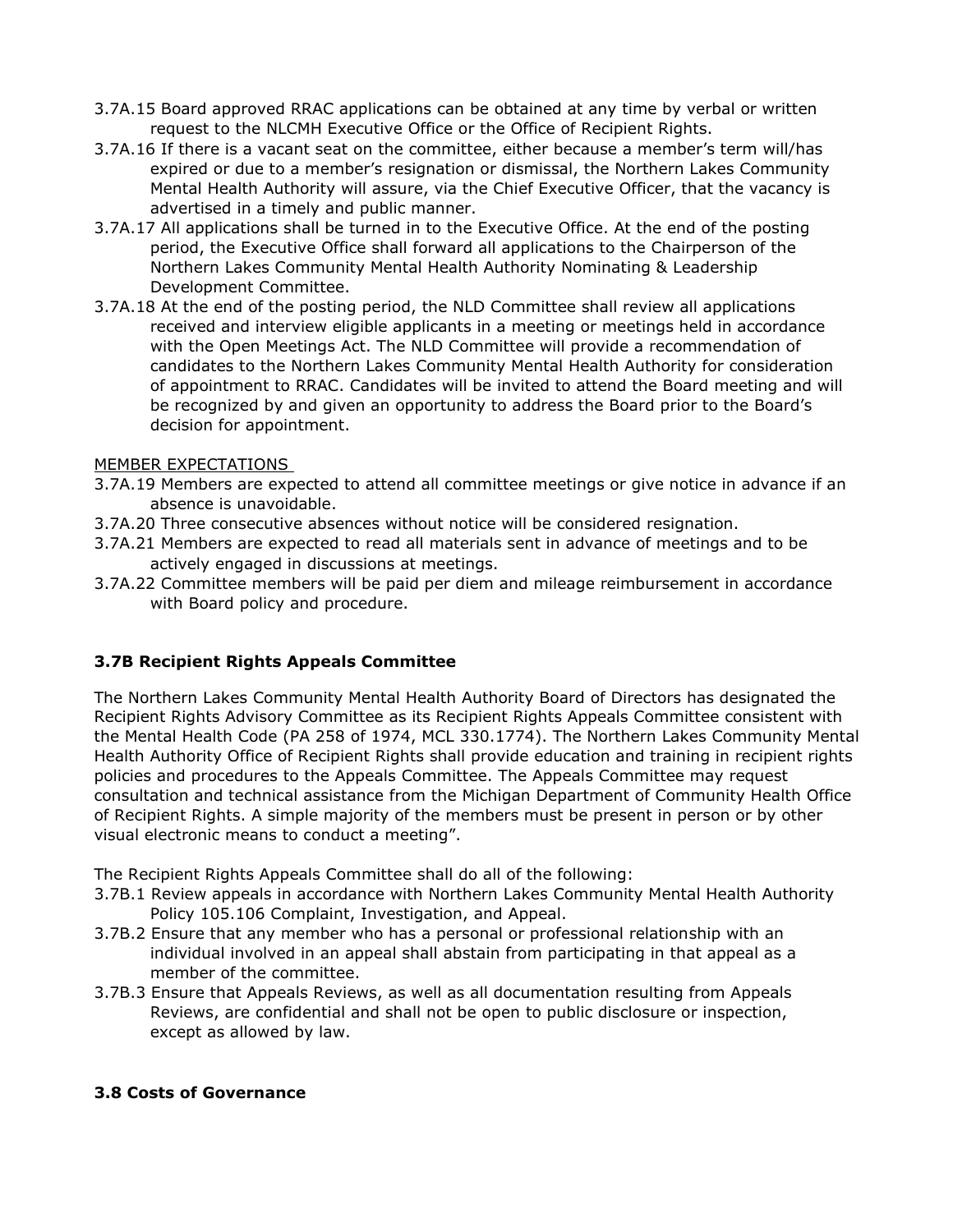Because excellence in governance produces tangible financial benefits and is dependent on the Board's level of skill and support, the Authority shall commit financial resources to accomplish the following:

- 3.8.1 Introduction of new members to the mental health system;
- 3.8.2 Orientation of new members to Board Governance Policies and to the functions and responsibilities of the Board as a whole and of its individual members;
- 3.8.3 Orientation of new members to the Authority's management structures and functions;
- 3.8.4 Provision of opportunities for the education and training of Board members;
- 3.8.5 Utilization of outside resources to promote a culture of civility and genuine openness to and fair consideration of the views and values of stakeholders; and
- 3.8.6 Enabling participation on the Board through payment of per diem and reasonable expenses.

Prior Approval for Conferences. A member must obtain the prior approval of the Board Chair to attend conferences and meetings (other than Board or assigned committee meetings) as a condition of payment of per diem and reimbursement of expenses by the Authority. Subject to budget parameters, the Board Chair shall make a good faith effort to ensure equal access among members to conferences, meetings and activities.

Per Diem Rates. Board members are entitled to per diem for time associated with attendance at meetings of the Board, meetings of Board committees, and conferences and meetings for which a member has received the prior approval of the Board Chair. The per diem rate shall be reviewed annually by the Board. Changes in per diem approved by the Board shall become effective on the first day of the next succeeding fiscal year. Per diem rates paid to Board members shall not be less than the highest per diem rate paid to county commissioners among the Counties with authority to appoint members of the Board as of October 1 of each year unless modified by board action. Board members may request to waive their per diem and/or mileage by indicating on their expense voucher.

A full day per diem rate shall be \$75/day and the partial day per diem rate shall be \$50.

Per Diem Limitations. A Board member is entitled to the full per diem rate only when his or her time in meetings plus travel time equals or exceeds 4 hours in a single day. A Board member shall be entitled to partial per diem where meeting time plus travel time is less than 4 hours in a single day.

Transportation Expenses. The Authority shall reimburse Board members for reasonable transportation expenses incurred in the course and scope of Board-approved business. Where a member uses his or her own vehicle, the mileage eligible for reimbursement shall be the lesser of actual mileage or the round trip mileage to the member's home. The reimbursement shall be at the same rate per mile applicable to employed members of the Workforce. Board members are encouraged to car pool with staff and other Board members when possible.

Eligible Lodging Expenses. The Authority shall reimburse Board members for reasonable lodging expenses incurred in the course and scope of Board-approved business, but only if the claimed expense is eligible for reimbursement under the following criteria:

- 3.8.7 The site of the meeting exceeds 100 miles from the member's home; and
- 3.8.8 To attend, the Board member must leave home prior to 6:00 a.m.; or
- 3.8.9 Due to the event, the Board member cannot return to his or her home prior to 7:00 p.m.; or
- 3.8.10 The event is scheduled for multiple days.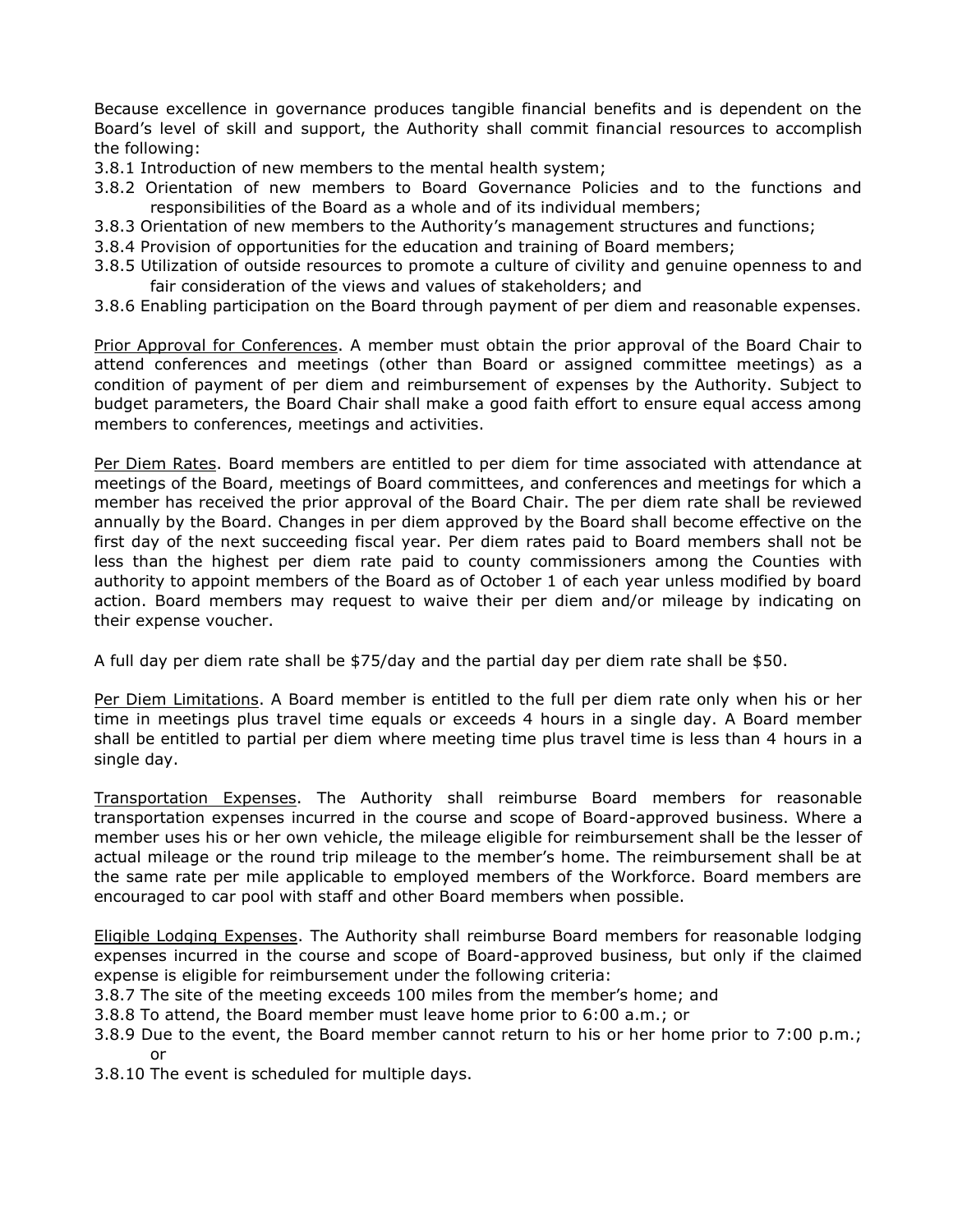Limitations on Reimbursement of Eligible Lodging Expenses. Reimbursement of an eligible lodging expense incurred by a Board member is limited to the following:

- 3.8.11 Where the event is a conference, reimbursement shall not exceed the conference room rate at the facility where the conference is held. In the event rooms are not available at the conference facility, the amount reimbursed shall not exceed the cost of a comparable room in a comparable facility. Proof of unavailability of rooms at the conference facility is required.
- 3.8.12 In all other cases, reimbursement shall not exceed the scheduled maximum allowable lodging expense applicable to Authority Employees.

Meal Expenses. Meal expenses are eligible for reimbursement, subject to the following limitations:

- 3.8.13 Reimbursement shall not exceed the scheduled maximum allowable meal expense applicable to employed members of the Workforce; and
- 3.8.14 Reimbursement for the expense does not constitute income to the Board member under federal tax laws and regulations.

Incidental Expenses. Incidental expenses for items such as office supplies and copying are reimbursable in the discretion of the Board Chair.

Reimbursement Procedure. Claims for reimbursement are subject to the approval of the Board Chair or, in his or her absence, to the approval of the CEO. A Board member seeking reimbursement shall complete and submit to the Board Chair or CEO an expense voucher in approved form setting forth each expense for which reimbursement is claimed. The voucher must clearly disclose the business nature of the claimed expenses and must be accompanied by receipts. Claimed expenses not verified by receipts are not reimbursable. Vouchers may be submitted on a monthly basis at the member's option. Expenses are not reimbursable if the claim therefore is not submitted by the earlier of 90 days after the expense is incurred or 5 days after the close of the fiscal year.

Budget Provisions for Cost of Governance. The CEO shall ensure that the budget annually includes line items for Board per diem and for Board development and expenses. The following amounts shall be budgeted.

| <b>LINE ITEM</b>         | <b>NUMBER OF</b><br><b>UNITS</b> |
|--------------------------|----------------------------------|
|                          |                                  |
| <b>Board Per Diem</b>    | 16                               |
| <b>Board Development</b> | 16                               |
| and Expenses             |                                  |

Discretionary Exceptions. The CEO, Board Chair or the full Board may, for good cause shown, make exceptions to this Policy provided, however, that the fact of the exception is disclosed to the full Board at its next regular meeting.

Board Member Recognition. Board members leaving the Board will be recognized for their term on the Board. A framed certificate of recognition identifying their term on the Board will be provided. The presentation will occur at the regular Board meeting one month prior to their leaving the Board or other arrangements will be made. Northern Lakes Community Mental Health Authority will also recognize former Board members through a plaque displayed at the administrative office.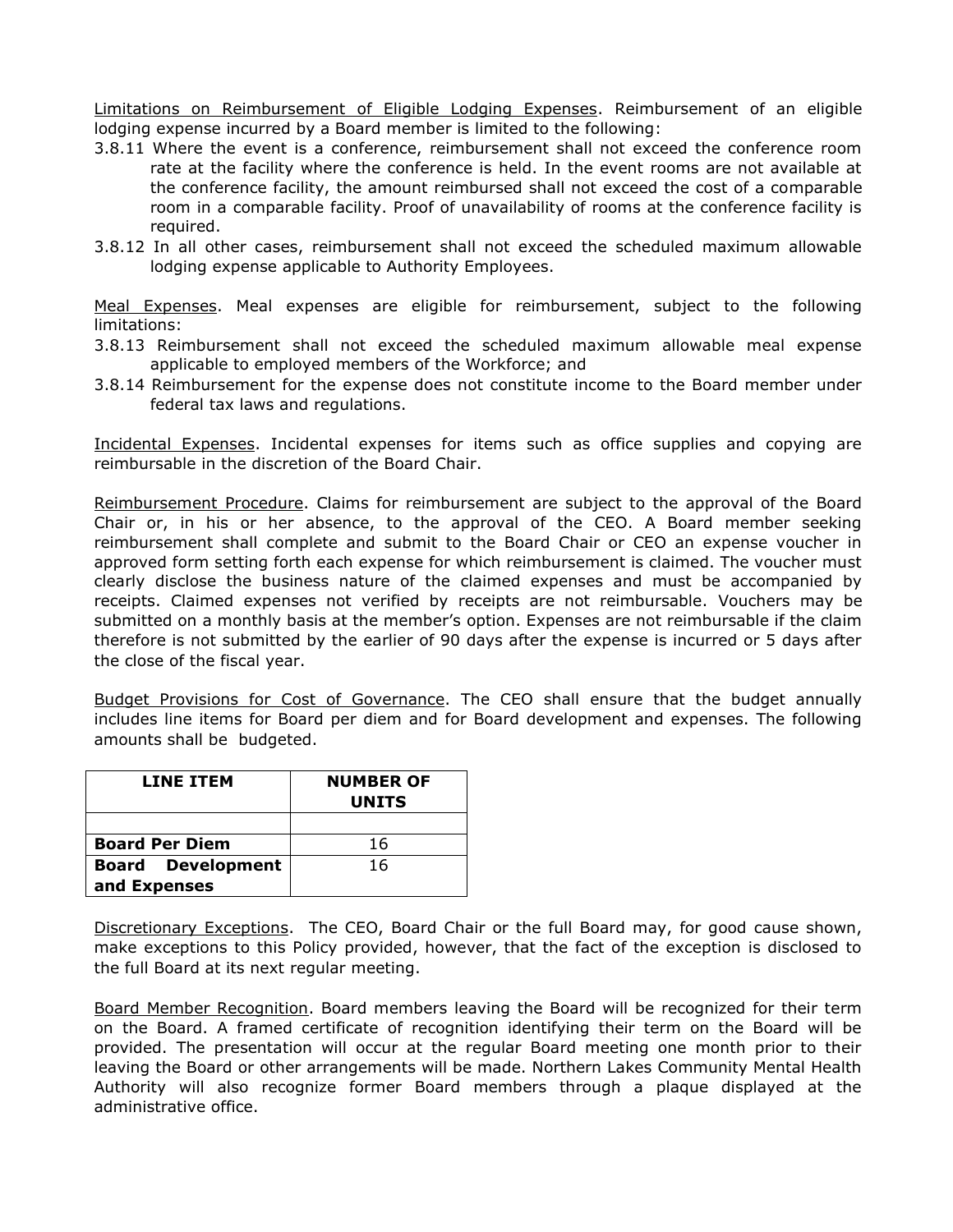# **3.9 CEO Compensation**

In an effort to attract and retain excellence in executive leadership, the Board shall not fail to assure fair and reasonable compensation to the CEO. In considering total CEO compensation, the Board shall not fail to assure that CEO benefit plans remain consistent with benefit plans granted to other employees with executive responsibilities within the organization. Accordingly:

- 3.9.1 The Board shall annually review all aspects of CEO compensation including but not limited to base pay, incentive plans, benefit plans, and prerequisites as outlined in CEO Employment Agreement.
- 3.9.2 Annual review of CEO compensation shall occur the month immediately following annual review of the organization/CEO performance (see policy 1-4-02), and the Board shall consider compensation adjustments in relation to CEO performance.
- 3.9.3 The Board shall utilize no less than three pieces of comparative data reflecting market trends for comparable positions prior to altering the CEO compensation arrangement.
- 3.9.4 Board members shall not fail to disclose any conflict of interest relative to CEO compensation.
- 3.9.5 The Board shall retain full authority for executive compensation decisions.

## **3.10 Board Member Conflict of Interest**

The Board of Directors believes that potential conflict of interest situations should be identified in advance and avoided consistent with this policy. The Board seeks to protect the organization's interest when it is contemplating entering into a transaction or arrangement that might benefit the private interest of a board member. Further it seeks to assure that board members who, by virtue of their position can influence decisions affecting the business, operations, ethical and/or competitive position of Northern Lakes Community Mental Health Authority, will perform their duties in an impartial manner free from any bias created by personal interests of any kind.

This policy clarifies the duties and obligations of board members in the context of potential conflicts of interest and, further, provides board members with a method for disclosing and resolving potential conflicts of interest. This policy supplements, but does not replace, any applicable federal or state laws governing conflicts of interest applicable to public institutions, along with nonprofit and charitable corporations.

Each board member shall avoid, to the extent possible, becoming involved in any financial or personal obligation, which might affect his/her judgment as to issues concerning Northern Lakes Community Mental Health Authority with outside individuals or entities. Each board member should carefully consider his/her own activities or those of his/her immediate family to make sure that no situation will create a potential conflict of interest with respect to transactions with Northern Lakes Community Mental Health Authority.

Members must refrain from arrangements which could result in personal benefit at the expense of Northern Lakes Community Mental Health Authority's interest, influence performance of Board duties, or result in improper gain or advantage by a third-party including, but not limited to:

- 3.10.1 Members are prohibited from receiving gifts, fees, loans, or favors from suppliers, contractors, consultants, of financial agencies, which obligate or induce the member to compromise board member responsibilities and are not in the best interest of Northern Lakes Community Mental Health Authority.
- 3.10.2 Members are prohibited from disclosing confidential consumer information and shall not disclose Northern Lakes Community Mental Health Authority information to any party or organization with whom he or she has a declared conflict of interest.
- 3.10.3 Members may not have a significant financial interest in any property Northern Lakes Community Mental Health Authority purchases, or a direct or indirect interest in a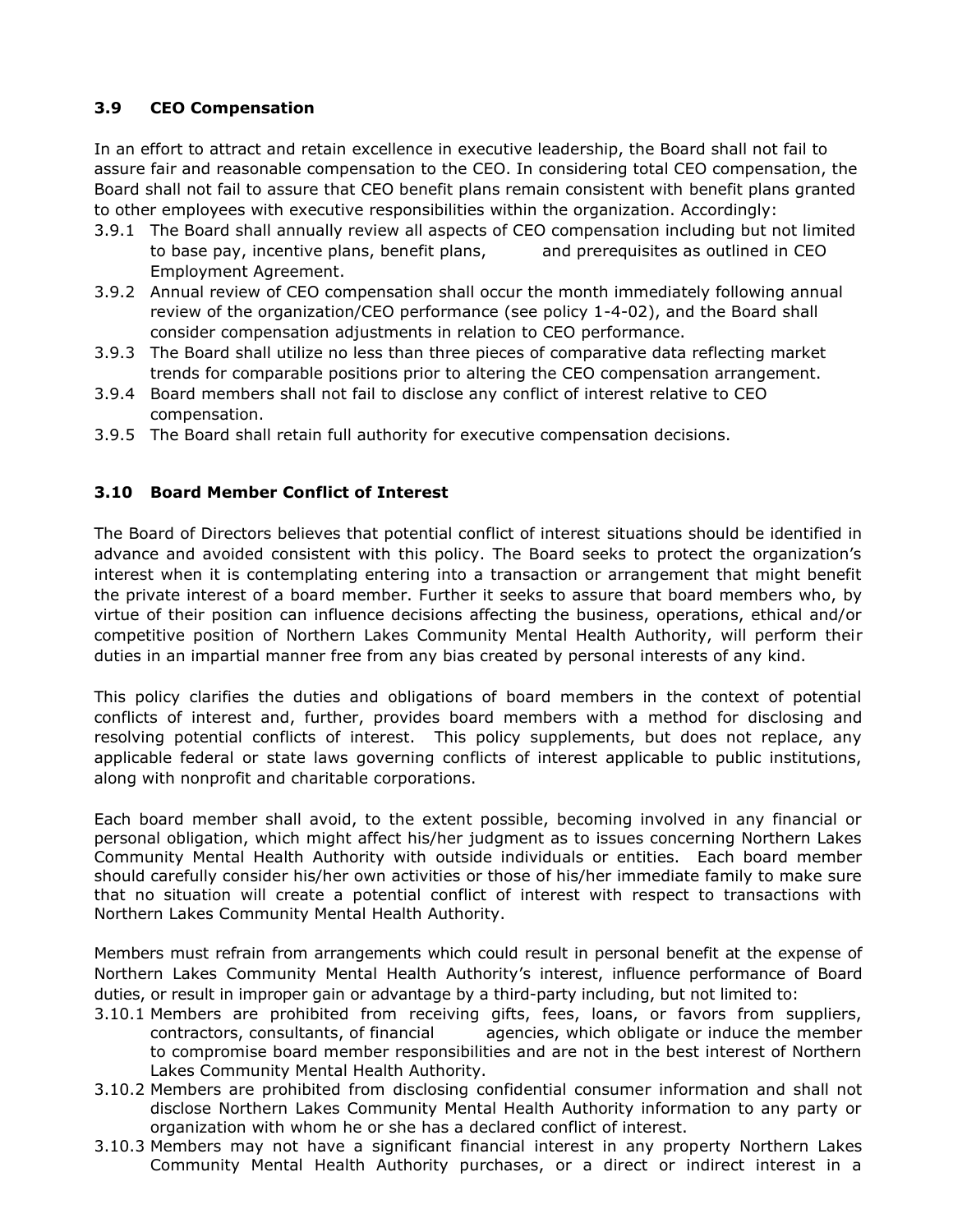supplier, contractor, consultant, or other entity with which Northern Lakes Community Mental Health Authority does business.

- 3.10.4 Members may not use their board position to prevent Northern Lakes Community Mental Health Authority from competing with their business interest. It is expected that board members, even after they complete board service, will not use trade secrets, consumer information, or other confidential information acquired by virtue of being a board member.
- 3.10.5 Members must not make political contributions on behalf of Northern Lakes Community Mental Health Authority. If a member takes an active part in the political process, it must be done at the member's personal expense.
- 3.10.6 Board members will not use their board position to obtain employment in the organization for themselves, family members, or close associates. Should a board member apply for employment, he or she must first resign from the board.
- 3.10.7 Board members will not obtain personal loans from the organization.

Consistent with Michigan Act 317 of 1968, as amended, board members are required to make full disclosure of any conflict of interest. Any possible conflicts of interest must be disclosed to the other board members and made a manner of record either through an annual disclosure or when the interest becomes a matter of board action. All board members shall be required to complete the attached "Conflicts of Interests" form when they become a board member and no less than annually.

Any board member having a conflict of interest or possible conflict of interest shall refrain from the discussions and voting, or use her/his personal influence on the matter, and he/she shall not be counted as part of a quorum from the board action item. The minutes of the meeting shall reflect that a disclosure was made, the abstention from voting and the quorum situation, due to the fact a member recused from voting on a matter or potential conflict of interest.

These restrictions shall not be construed as preventing the member from briefly stating his/her position in the matter, nor from answering pertinent questions of other board members, since his or her knowledge could be of assistance to the deliberations.

ATTACHMENT: [Board Member Conflict of Interest Declaration Form](file://///PRIME/VOL1/SHARE/PPMANUAL/BOARD%20GOVERNANCE%20MANUAL/SEC%20II%20-%20Board%20Governance%20Process/II.11A%20Board%20Member%20Disclosure%20Form%202006.doc)

#### **SECTION 4 BOARD/CHIEF EXECUTIVE OFFICER LINKAGE**

#### **4.0 Global Board/Chief Executive Officer Linkage**

The Board's sole official connection to the operational organization, its achievements and conduct will be through a Chief Executive Officer.

#### **4.1 Unity of Control**

Only formally adopted motions and resolutions of the Board are binding on the CEO. Accordingly:

- 4.1.1 The CEO is subject to direction by the Board as a whole. Board officers, members and committees have no authority to direct the CEO in the absence of a formal and specific delegation of such authority by the full Board.
- 4.1.2 Board members and Committees may request information from or the assistance of the CEO concerning factual matters without Board authorization. However, the CEO may refuse such a request if, in the opinion of the CEO, fulfilling the request would require excessive staff time or would otherwise disrupt management of the affairs of the Authority.